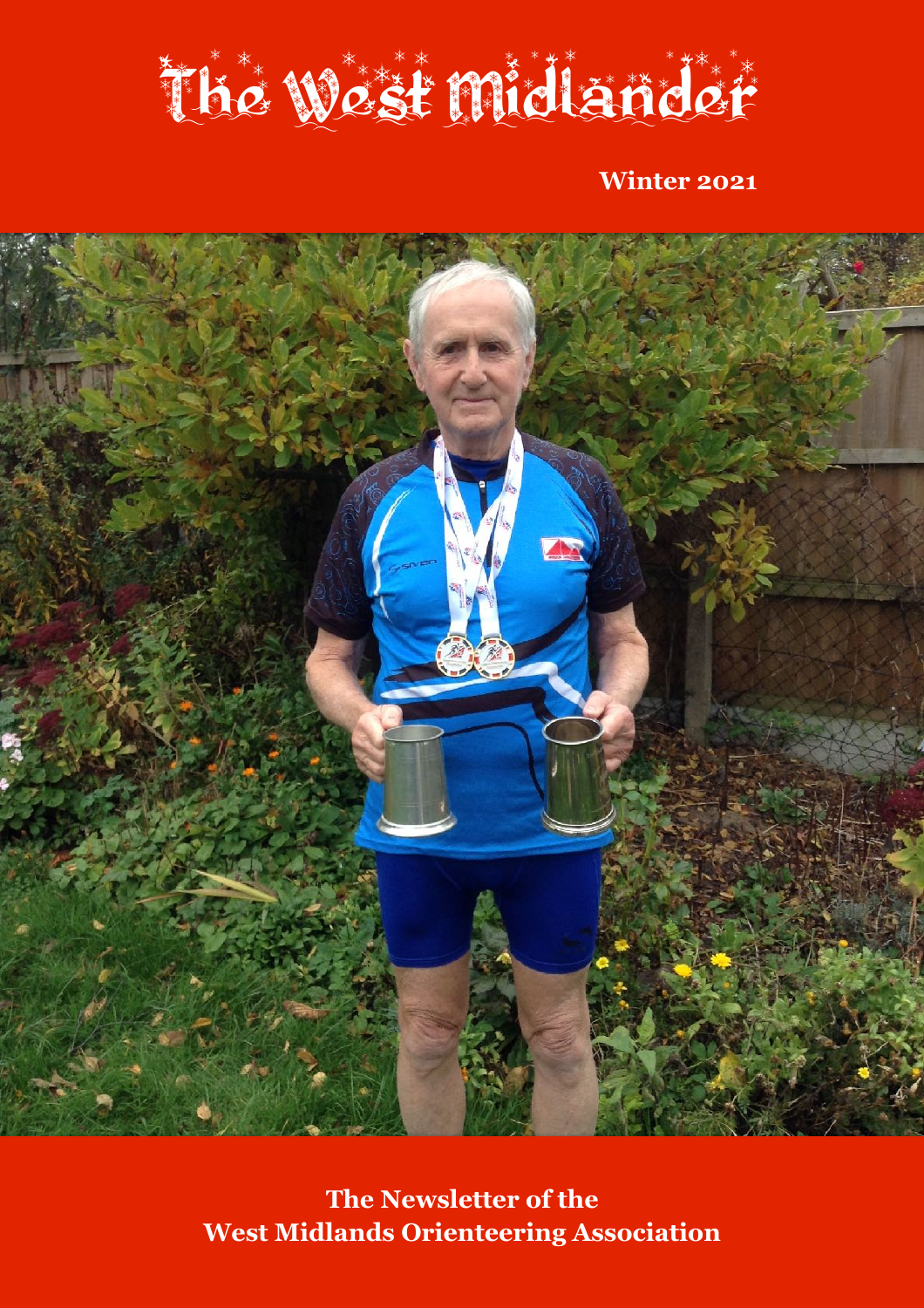|                             | <b>Association Officials</b>                                         |                          |
|-----------------------------|----------------------------------------------------------------------|--------------------------|
| Chairman                    | Richard Lewis (WRE)                                                  | chair@wmoa.org.uk        |
| Vice-Chairman               | Ray Collins (WCH)                                                    | vicechair@wmoa.org.uk    |
| Secretary                   | Carol Dredge (WCH)                                                   | secretary@wmoa.org.uk    |
| Treasurer                   | Ian Gamlen (COBOC)                                                   | treasurer@wmoa.org.uk    |
| Fixtures Secretary/Rep.     | <b>Rick Roberts (HOC)</b>                                            | fixtures@wmoa.org.uk     |
| Newsletter Editor           | Rod Postlethwaite (WRE)                                              | newsletter@wmoa.org.uk   |
|                             |                                                                      |                          |
| Coaching Rep.               | <vacant></vacant>                                                    | coaching@wmoa.org.uk     |
| Colour Badge Awards         | Hilary Simpson (OD)                                                  | colourbadges@wmoa.org.uk |
| Controllers' Co-ordinator   | Bob Brandon (OD)                                                     | controlling@wmoa.org.uk  |
| Data Privacy Officer        | <vacant></vacant>                                                    | dataprivacy@wmoa.org.uk  |
| E-mail Tree Co-ordinator    | <vacant></vacant>                                                    | emailnews@wmoa.org.uk    |
| Junior Squad Co-ordinator   | Melanie Elkington (OD)<br>Harriet Lawson (OD)<br>Kirsten Strain (OD) | juniorsquad@wmoa.org.uk  |
| League Results Co-ordinator | Lesley Ross (OD)                                                     | league@wmoa.org.uk       |
| Development                 | Henry Morgan (POTOC)                                                 | development@wmoa.org.uk  |
| Webmasters                  | Marion White (HOC)<br><b>Richard Rogers (WRE)</b>                    | webmaster@wmoa.org.uk    |
|                             |                                                                      |                          |
|                             | <b>Club Representatives</b>                                          |                          |
|                             |                                                                      |                          |
| <b>British Orienteering</b> | <vacant></vacant>                                                    | britorep@wmoa.org.uk     |
| COBOC                       | Ian Gamlen                                                           | colorep@wmoa.org.uk      |
| <b>HOC</b>                  | John Leeson                                                          | hocrep@wmoa.org.uk       |
| OD                          | <b>Barry Elkington</b>                                               | odrep@wmoa.org.uk        |
| <b>POTOC</b>                | Brenda Morgan                                                        | potocrep@wmoa.org.uk     |
| <b>WCH</b>                  | Jonathan Howell                                                      | wchrep@wmoa.org.uk       |
| <b>WRE</b>                  | <b>Richard Rogers</b>                                                | wrerep@wmoa.org.uk       |
|                             |                                                                      |                          |
| All Committee/Officials     |                                                                      | committee@wmoa.org.uk    |
| Website:                    | http://www.wmoa.org.uk                                               |                          |

*Mike Callow (WRE) with some of his 2021 trophies.* Photo: Sandra Callow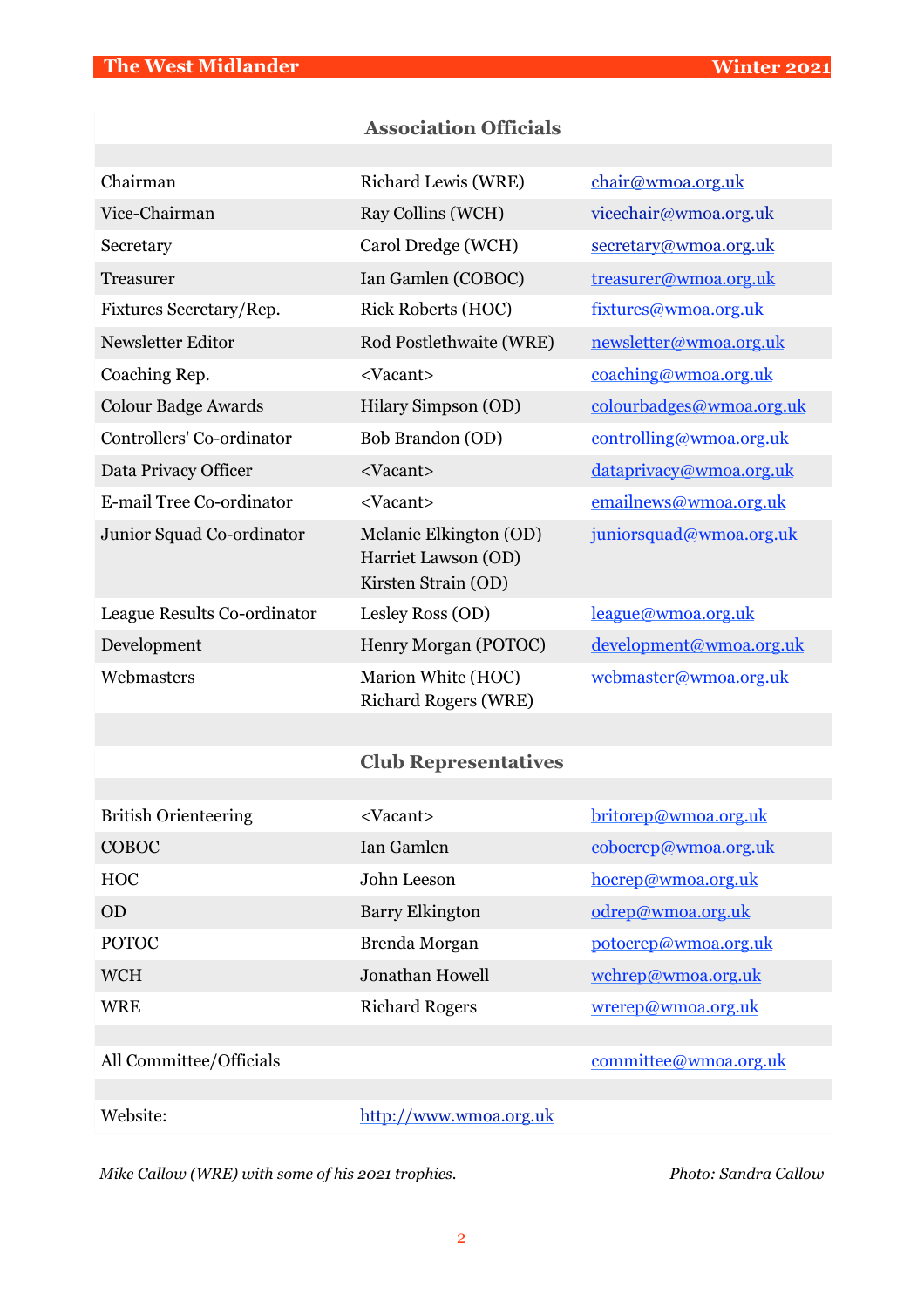# **Editorial**

Welcome to the Winter edition of the 'West Midlander'.

Orienteering has been getting back to something resembling normal in the last few months with a lot of the pandemic restrictions being relaxed and a number of events taking place. The West Midlands Championships were held on the Malvern Hills so a big 'thank you' to HOC who have struggled to get permissions for a lot of their areas. The West Midlands League, albeit a slightly truncated version, has been completed and OD have regained the trophy from last years winners WCH. Planning for next year's fixtures has been taking place but there have been some problems. Clubs are reporting that they have been struggling to gain permission to hold events and also finding enough volunteers for them to take place. Hopefully these problems can be remedied in the new year.

At the time of writing the Omicron variant of Covid-19 is spreading through the country at an alarming rate. It's difficult to know what its long term effects are going to be both for the country's health and for our sport. It is to be hoped that the vaccination and booster programmes will save people's lives and reduce hospitalisations.

Looking forward into the New Year there is the Laurie Bradley Trophy Score Event on New Year's Day at Park Hall being held by POTOC, a few League events and, later in the year, the European City Races in Birmingham and Coventry.

Wishing you all a very Happy Christmas and New Year.

# **Rod**

### **Inside this Issue**

- **2** Association Officials
- **3** Editorial
- **4** Meeting Minutes 20/09/21
- **8** AGM Minutes 11/10/21
- **12** An Event Full Year
- **14** British Long Distance Championships
- **14** British Night Championships
- **15** West Midlands Championships
- **16** CompassSport Cup/ Trophy Finals
- **17** West Midlands League
- **19** Fixtures

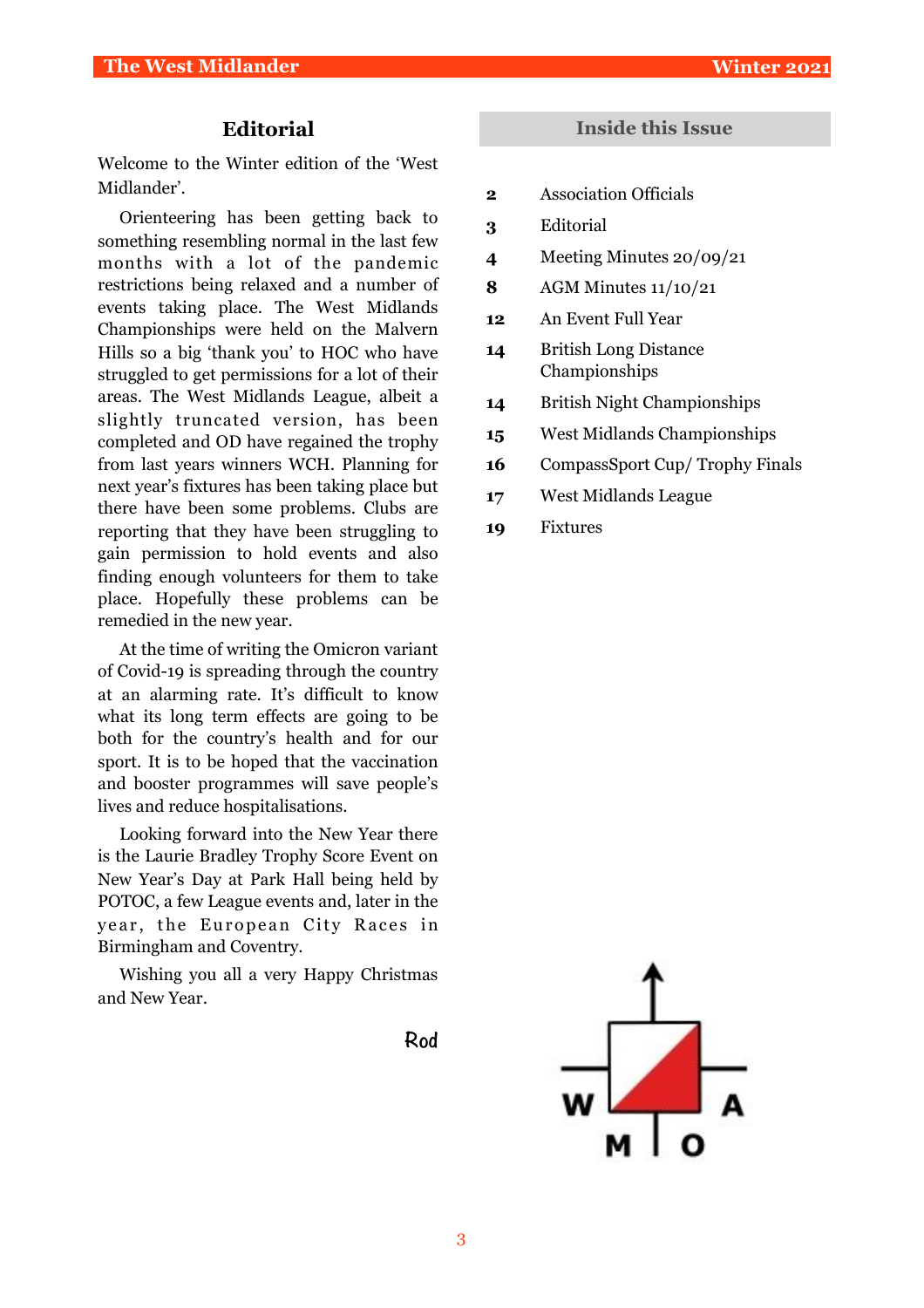## **Minutes of WMOA Committee Meeting 20 September 2021 via Zoom**

- 1. **Present:** R. Collins, C. Dredge, B. Elkington, B. Ford, I. Gamlen, R. Lewis, B. Morgan, H. Morgan, R. Postlethwaite, R.Rogers, K. Strain, A. Williams.
- 2. **Apologies:** M. Elkington, J. Howell, H.Lawson, M.White.
- 3. **Declarations of Interest:** None.
- 4. **Acceptance of Previous Minutes:** Accepted.
- 5. **Matters Arising:** None.
- 6. **Correspondence:**

Note from BOF requiring an update of the WMOA officials to be returned after the AGM.

#### 7. **Chairman's Report:**

Firstly thank you to Ray for chairing the last meeting, an administrative error by my wife meant that we would be away on that day. Secondly, thank you all for accommodating the change of date this time. I was due to have my wisdom teeth out but as I sat in the waiting room they had to cancel due to a staffing problem.

Whilst we are all coming to terms with how we handle Covid-19, which is still very much with us, it's pleasing to see more and more large scale events taking place successfully in a safe environment.

I think the way we have changed to accommodate safe practices with Covid-19 will stay with us as we move forward. Processes like pre-entry for local events etc, will help clubs manage map printing/usage and reduce any wastage along the way.

I seem to have got out of the habit of checking websites and calendars for fixtures and have missed a couple of events whilst I get back into the habit. I did manage a small Tuesday afternoon/evening event, recently held by WRE, but also seem to be out of practice on orienteering as I ran to No 3 before No2 and then completely missed the last but one control as I could see the finish and didn't check my map. I need to get back into the routine!

I hope Kirsten, Harriet and the Juniors didn't mind me turning up at the WMOA Junior Squad day at Pitcher Oak Wood. Thank you to Kirsten and Harriet for giving me an insight into to what they do. I was impressed with the high quality training sessions they had prepared for the Juniors and they certainly put a lot of time and effort into running these events. Thank you to all those involved.

11 October is the date of our AGM. Please can everyone help me to ask members for suitable nominations for the vacant officers' positions that are coming up.

#### 8. **Treasurer's Report:**

There have been a few events with a total income from levies of £507. Money has been saved this year on travel to, and the booking of, the Great Barr Hotel for Committee meetings. Overall a small loss was made but the WMJS are £500 better off than before.

Brian Laycock is to audit the accounts prior to the AGM.

#### 9. **Fixtures:**

No fixtures meetings have been held.

In the West Midlands League three more events are to be held by POTOC, HOC and OD. This makes a total of 6 events in the League with Shoal Hill, Rorrington and Stapeley and the Church Hill, Redditch, Urban having already taken place.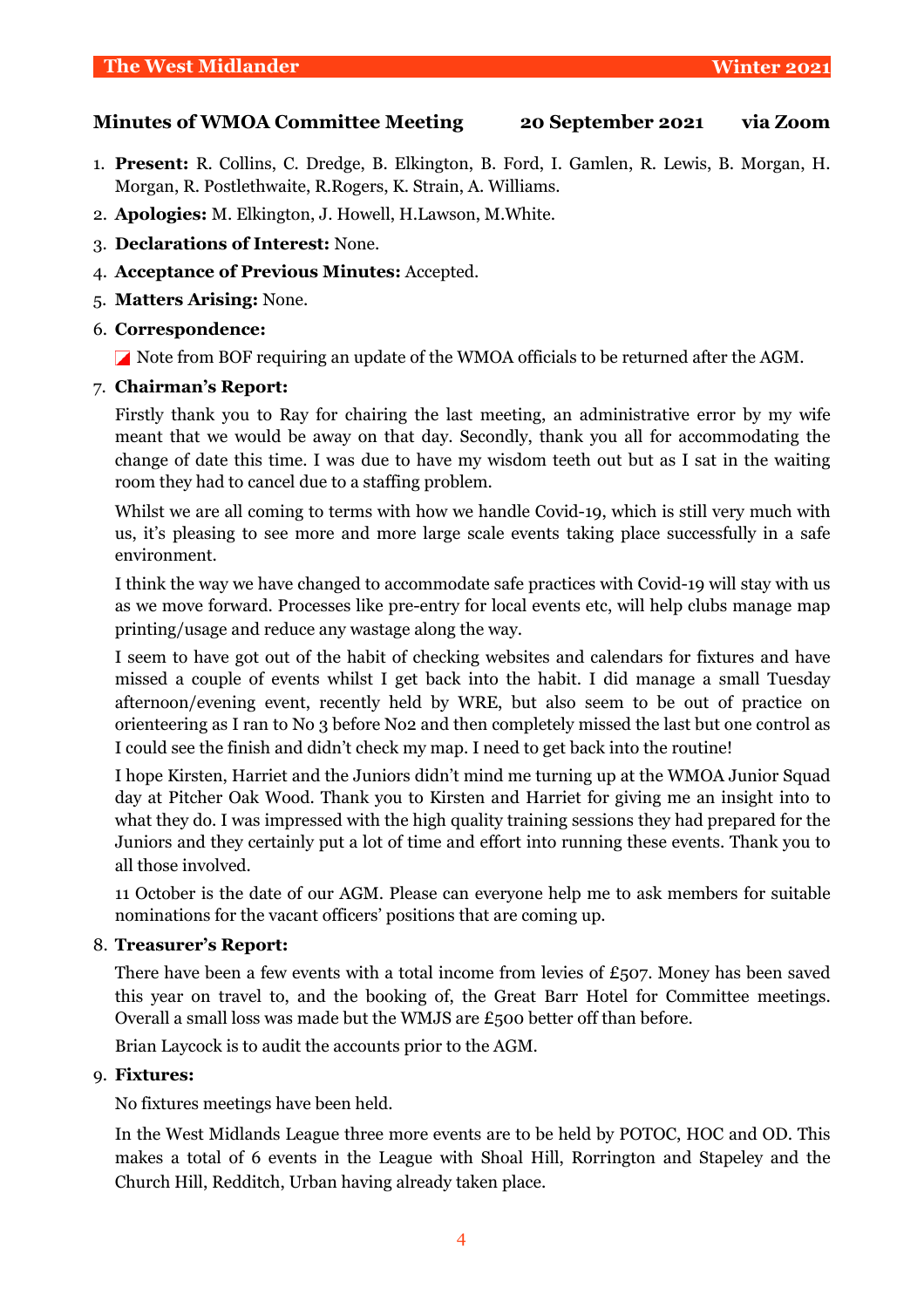Awaiting a reply from POTOC as to whether the Bathpool Park event is to be included in the League. H. Morgan thought this would be the case.

B. Elkington is to to contact Lesley Ross to process the results from the League. It was suggested that we use the best 3 out of 6 or 4 out of 7 to count.

R. Rogers is to put the League events still to come on the website.

A. Williams is to modify the listings on the BOF website to show the League events.

R. Collins suggested that the WCH Chetwynd Wood (Brereton Spurs) event could also be included.

A. Williams reminded everyone that he was standing down at the AGM after 13 years as Fixtures Secretary. R. Lewis thanked him for all his work.

A National Fixtures meeting is to be held the week after the AGM, probably by Zoom. There is a need for someone to stand in if no Fixtures Secretary is appointed at the AGM. I. Gamlen may stand in.

#### 10. **West Midlander:**

R. Postlethwaite reported that there was an issue ready to go out and he hoped there would be another one before Christmas. Articles are always required.

#### 11. **WMOA Website:**

We are trying to return to some sort of normality after Covid-19. League events are to be added. The Regional Fixtures List has now added local events to the website.

#### **12. Development:**

H. Morgan hoped to run a Planner's or Organiser's Course next February/ March, whichever was needed the most, with a Controller's Course in the Autumn. Club reps to find out which would be most useful to be held first.

The Event Safety Course can be added to Organiser's Course or it can be done online. though it is better to hold it face to face.

#### 13. **Events and Competitions Committee**:

B. Elkington stressed that this year had been all about making events happen and changing rules to allow this. Hopefully next year events can be run according to the rules.

Mike Cope has done lots of work over the last year rescheduling events wherever possible.

R. Lewis participated in the JK Review meeting held by BOF on Zoom. This was a 'fact finding' discussion and nothing was finalised or changed.

A BOF questionnaire is to be sent to all members regarding the format of the JK.

How many days ?

The human resources for putting on the event are ageing. Should someone be employed professionally to run it?

- It is to be rotated within  $5$  areas.
- $\Box$  Core function and expectation of people attending JK.
- Review of age classes for the JK.

No questionnaires have been seen out yet. B. Elkington is to follow this up.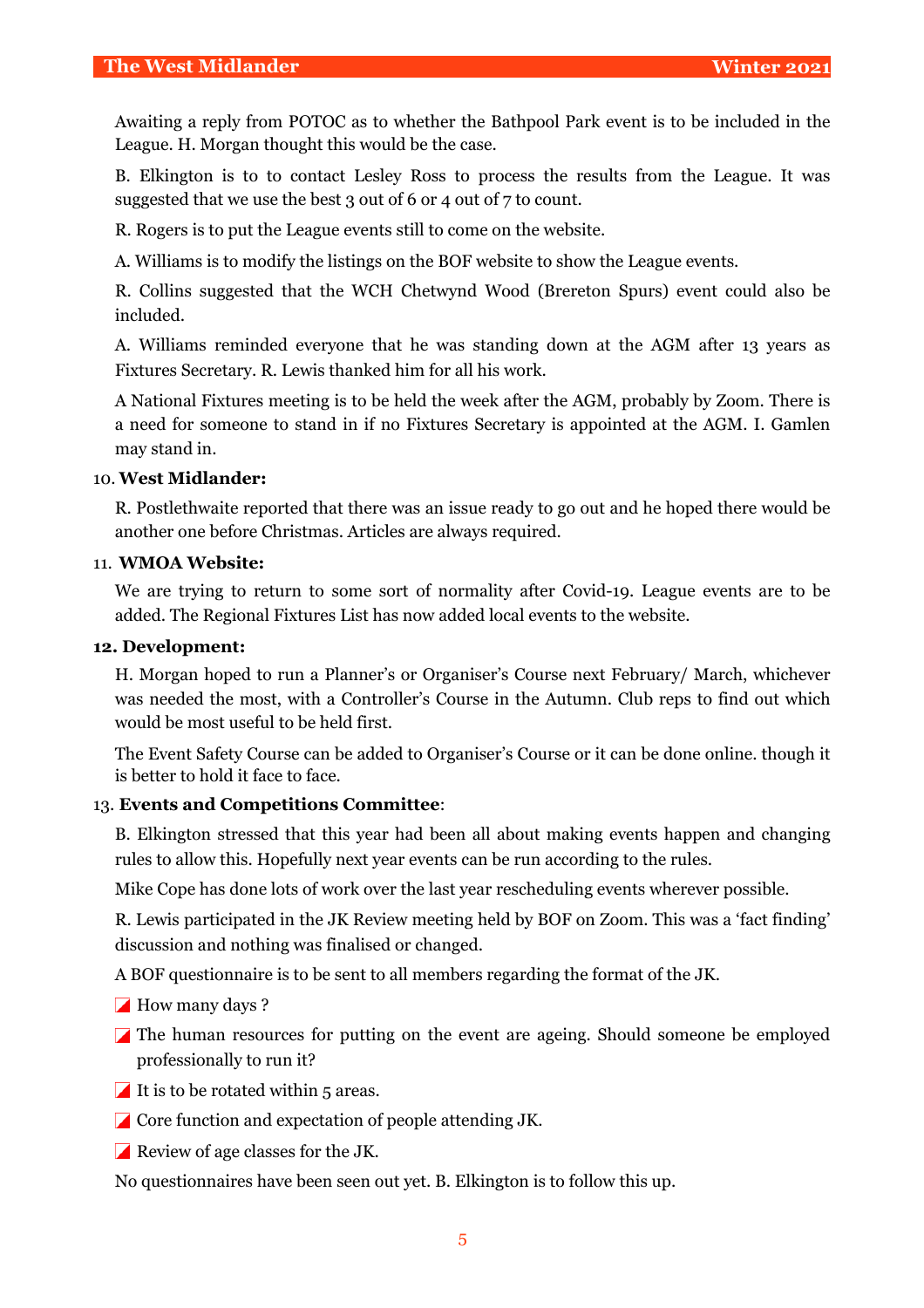I. Gamlen asked if there was any discussion on the financing of the JK. R. Lewis reported that there was none but BOF would like it to be run like the Scottish 6 days, i.e. funded from the event.

# 14. **West Midlands Junior Squad**:

The training at Pitcher Oak Wood on 27 June went well with Harriet coaching whilst Kirsten was 'pinged' that morning and so could not coach. Thanks to HOC for the area permissions.

No WMOA Juniors participated on the JROS tours this Summer nor will any be at the JHIs.

The Junior Inter-Regional Championships (JIRCs) is taking place on this coming weekend (25/26 September) in the North East and we are taking a small team of 3 juniors.

Training dates in the Autumn term are hard to fit in because of such a busy calendar of events. We have a few dates to investigate and will be contacting clubs directly to ask for help with area permissions.

Zoom training continued through the Summer term until the school holidays started in July. They are due to restart in October, with a schedule of two per month - one physical and one technical.

K. Strain reported that there were only about 12 children currently in the Squad with half of these only being M/W 12. Lots of Squads have experienced a drop in membership over the last year. I. Gamlen stressed the need for all clubs to renew their efforts with juniors. B. Elkington reported that the BSOA have sold more equipment this year than ever before.There is a need to get children out from school events to other local events.

# **15. AGM:**

The Great Barr Hotel has been booked for 11/10/21 from 7pm at a cost of £65.

It was agreed to hold the meeting via Zoom as well. C. Dredge is to contact the hotel to arrange this.

C. Dredge is to send out an AGM reminder to all members adding the Zoom option details and also stressing the need for a new Chairman and Fixtures Secretary.

I. Gamlen suggested that R. Lewis could continue as Chairman if no one else was forthcoming, due to the circumstances of last year. R. Lewis agreed to this.

# **16. Club Round up:**

- **Z COBOC:** Beginners, Family, Schools events are being held on the 4th Saturday of each month. Encouraging people to let us know if they are coming as there is limited EOD subject to map availability. The Lichfield Community Games were held last Saturday with 230 children taking part in the COBOC Maze.
- **HOC:** The Redditch event had lower numbers than were hoped for. We are looking to use the area again soon as it is a new map. There is a programme of Winter events. The CompassSport Cup/ Trophy Heat for next year is in the Wyre Forest though the Forestry Commission are creating some issues. 14 November is the date for the West Midland Champs and League event at Worcestershire Beacon in the Malverns.
- **OD:** Getting back to normal with one event per month. Bob Brandon is sorting out Saturday and Sunday events for next year. A benefit of Covid-19 restrictions has been pre-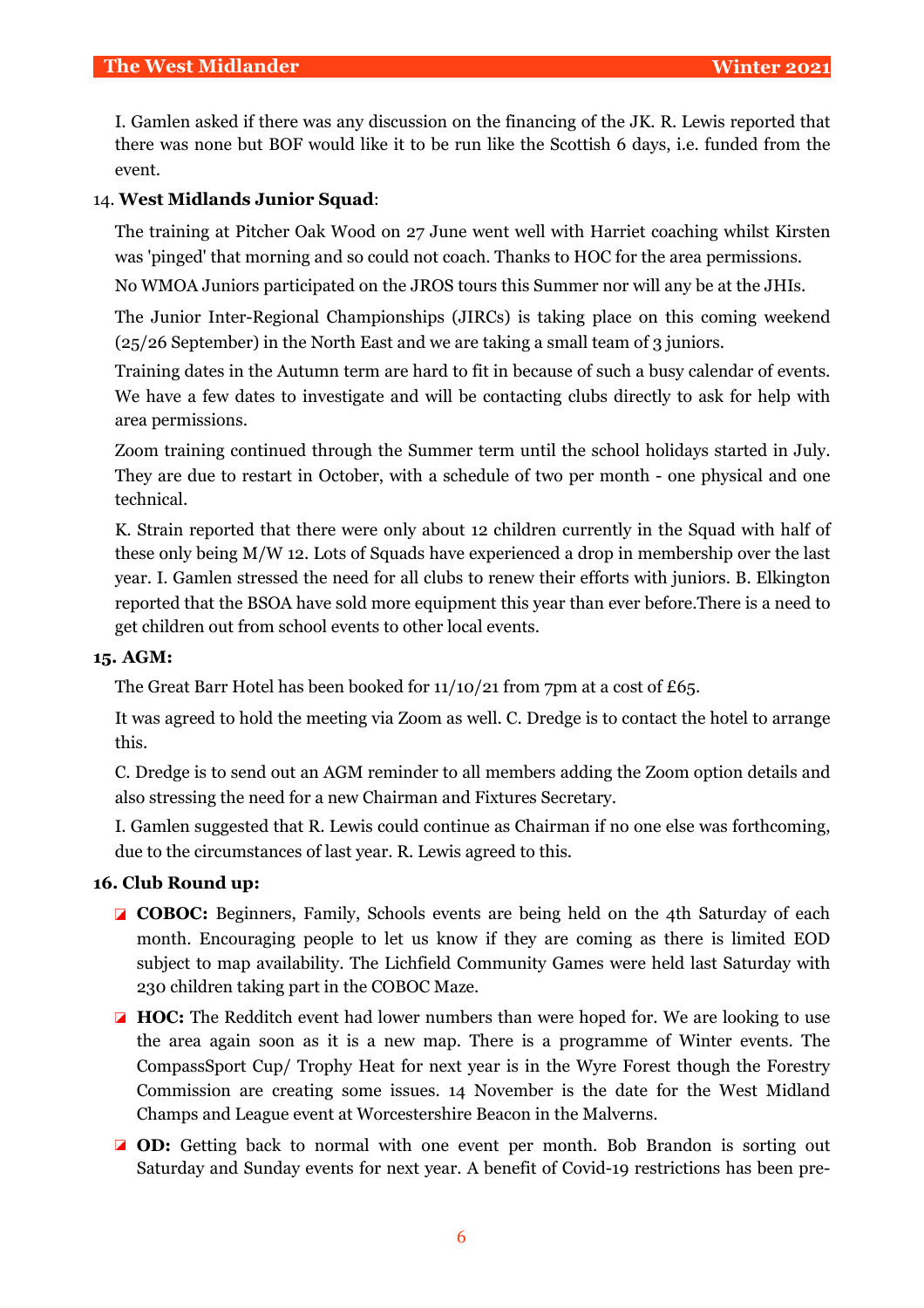entry and printing correct map numbers. A problem has been getting newcomers to attend because there is no EOD.

- **POTOC:** The series of monthly events is continuing and events are being planned for next year. There has been a big input into schools updating maps, working with staff etc. We are hoping for positive results. The Park Hall New Year's Day Score Event needs a Controller.
- **WCH:** A Tuesday night Urban League consisting of 45 minute score events using MapRun has 6 events planned prior to Christmas and are open to all. Please contact R. Collins to reserve maps.
- **WRE:** There is an event at Nesscliffe this Saturday. On 16 October there is another event at Gogbatch on the Long Mynd. Both events have a limit of 60 people.
- **17. AOB:** The Orienteering Foundation Working Group held a virtual meeting and the report is due out in November. They looked at club websites assessing how useful they were for newcomers, etc. Feedback is to be given to individual clubs. A worthwhile exercise.

On 20 November there is a Coaching Day in the Lake District which is open to individuals and groups.

# **18. Next Meeting:**

13 December 2021 (via Zoom).

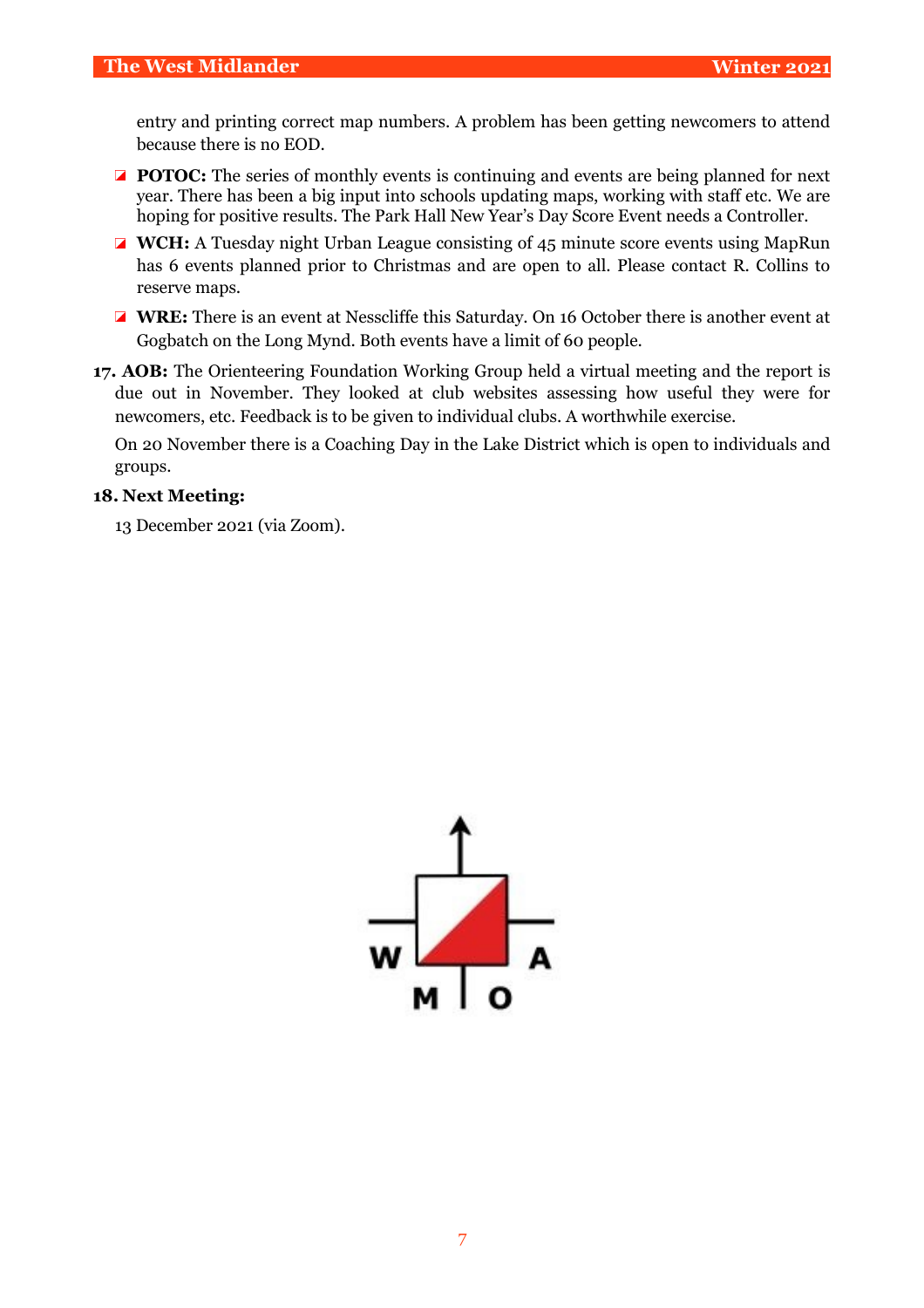# **WMOA AGM Minutes Great Barr Hotel 11 October 2021**

1. **Present:** R. Lewis (Chairman & WRE), R. Collins (Vice-Chairman & WCH), C. Dredge (Secretary & WCH), I. Gamlen (Treasurer & COBOC), A. Williams (Fixtures & WCH), M. Denham (POTOC), B. Elkington (OD), M. Callow (WRE), B. Elkington (OD), J. Howell (WCH), P. Langmaid (HOC), B. McGowan (HOC), R. Rogers (WRE), J. Thomas (COBOC), A. White (HOC), M. White (HOC).

**By Zoom:** B. Morgan (POTOC), H. Morgan (POTOC), K.Strain (WMJS & OD), R. Vickers (HOC).

- 2. **Apologies:** M. Elkington (WMJS & OD), P. Graetz (POTOC), A. Pickles (WRE), R. Postlethwaite (West Midlander & WRE).
- 3. **Declarations of Interest:** None.
- 4. **Acceptance of Minutes of previous AGM**: The minutes of the 2020 AGM were proposed as a true record by I. Gamlen and seconded by R. Collins.
- 5. **Matters Arising**: None.
- 6. **Correspondence**: C. Dredge has received the Association Affiliation Documents for 2022 from BOF. These will be returned to BOF with updated information after the AGM.

#### 7. **Chairman's Report**: Richard Lewis

Last year I reported that I thought it would be sometime before we could get fixture lists and league competitions back to pre COVID levels.

It's pleasing to read BOF's data on how many events have taken place and how many participants have attended national events. It's also great to see WMOA have a forward fixture list with planned events throughout the region.

The popular events that build the WMOA League have been reduced but we will have a league this year with a list of events on the WMOA web page.

Events further afield such as the Scottish 6 Days and British Middle and Long Distance Championships have brought success to some WMOA club members. Congratulations to you all and especially the champions.

This AGM brings the Chairman's 3 years in office to an end. In general they have been an enjoyable 3 years if not somewhat challenging in various ways. The job of Chairman has been made simple by the support and commitment of the committee, who I thank.

I have to give special thanks to our WMOA Secretary, Carol, for the background work she does in supporting the WMOA and its Chairman, always supporting on time with minutes and reminders, etc. Thank you.

A special thanks has to go to our retiring Fixtures Secretary, Allan Williams, who after over 13 years has decided to hang his fixtures calendar up or down. Thank you Allan.

Thank you also to all the WMOA clubs, Chairs, and club reps for supporting me during my term.

So, hopefully, I will start to see more of you at events around the region as we start to plan ahead.

8. **Treasurer's Report**: Ian Gamlen.

2020-21 has been an unusual year due to the COVID-19 pandemic. The usual number of West Midlands League and local events have not taken place and SinS was only held on one day rather than over the usual three days. This has inevitably resulted in less event levies and since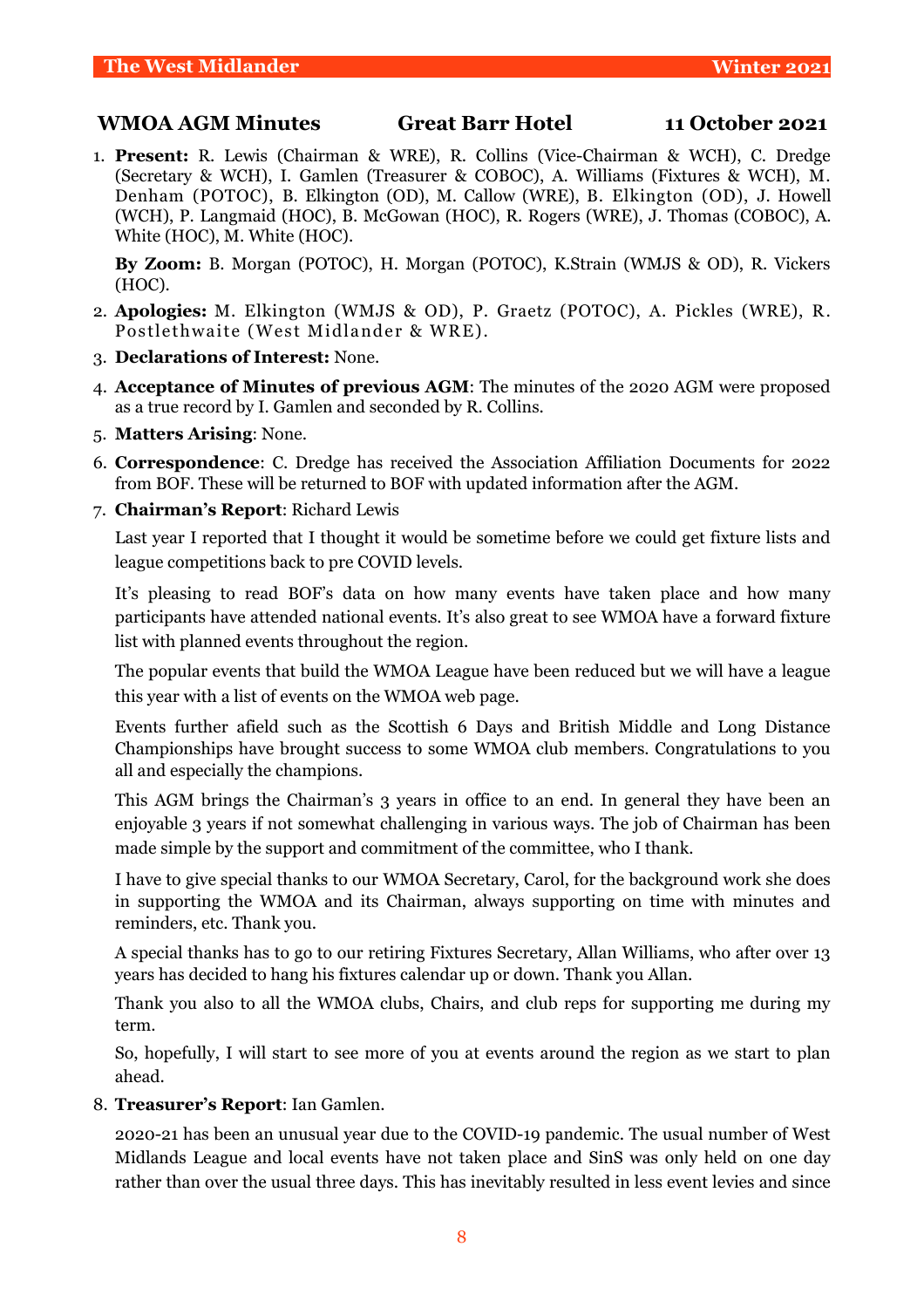this is our only source of income, a significantly lower income for 2020-21 compared to previous years.

As you can see our total income for 2020-21 was £507.00 with £231 coming from SinS and the remaining £276 from local and West Midlands League events.

The total WMOA expenditure was £1588.

We continued to fully support the WMJS transferring £1000 into their account. This proved to be a generous donation as their expenditure was lower than in previous years leaving them with a surplus of £504 by 31/08/2021. We also paid the English Orienteering Council levy of £378. The WMOA website has been updated and made more secure by changing it from http to https. This has cost £153.

We have continued to hold WMOA committee meetings via Zoom which has saved us a significant amount of money as we have not needed to pay committee members their travelling expenses. The total committee meetings costs incurred was  $\pounds$ 57.56 for the Zoom meetings which Allan Williams has kindly set up and run for us.

To summarise, the WMOA had a deficit of £1081.56 and the WMJS had a surplus of £504 resulting in the following closing funds: WMOA £7646.30 and WMJS £3907.02 as of 31/08/2021.

As in previous years Brian Laycock has kindly inspected the accounts and declared them to be a true and accurate record.

# **Budget for 2021-22**

Like last year, due to the unpredictability of whether events could take place as planned and the uncertainty regarding our expenditure, I do not feel I am able to set a budget for 2021-22. I am, however, confident that we have sufficient funds to cover any likely expenditure over the next 12 months even with little or no income. In view of this I suggest that we continue with the current WMOA event levy, i.e. no charge for the first 40 adults at a WMOA event and  $\mathcal{L}_1$ per adult for any additional paticipants.

Peter Langmaid asked whether next year we should rebalance the money paid to the West Midlands Junior Squad as they had fewer members now? Ian Gamlen suggested that monies allocated may be in future based on numbers in the Squad. This is to be discussed with Squad leaders. This item is to be added to next committee meeting agenda under 'Review of West Midlands Junior Squad donations'. Barry Elkington pointed out that expenditure depended on where the JIRCS is held each year. Next years JIRCS is in Northern Ireland.

Barry Elkington also noted that 2 European City Races were planned for June 2022 with hopefully 500+ entrants at each so we should expect a good income from these.

# 9. **Fixtures Report**: Allan Williams

At the 2020 AGM there was hope that several events would take place before Christmas and a small WMOA League could take place. The November lockdown scuppered those plans and the year ended with very few events. Following the lifting of restrictions in the Spring there have been many events and it now looks likely that a WMOA League consisting of 6 races will take place. It was a shame that OD could not host the CompassSport Cup Final in Sutton Park. At the last minute SYO have stepped in to save the event. It looks like 2022 can approach something close to normality with a full range of WMOA events.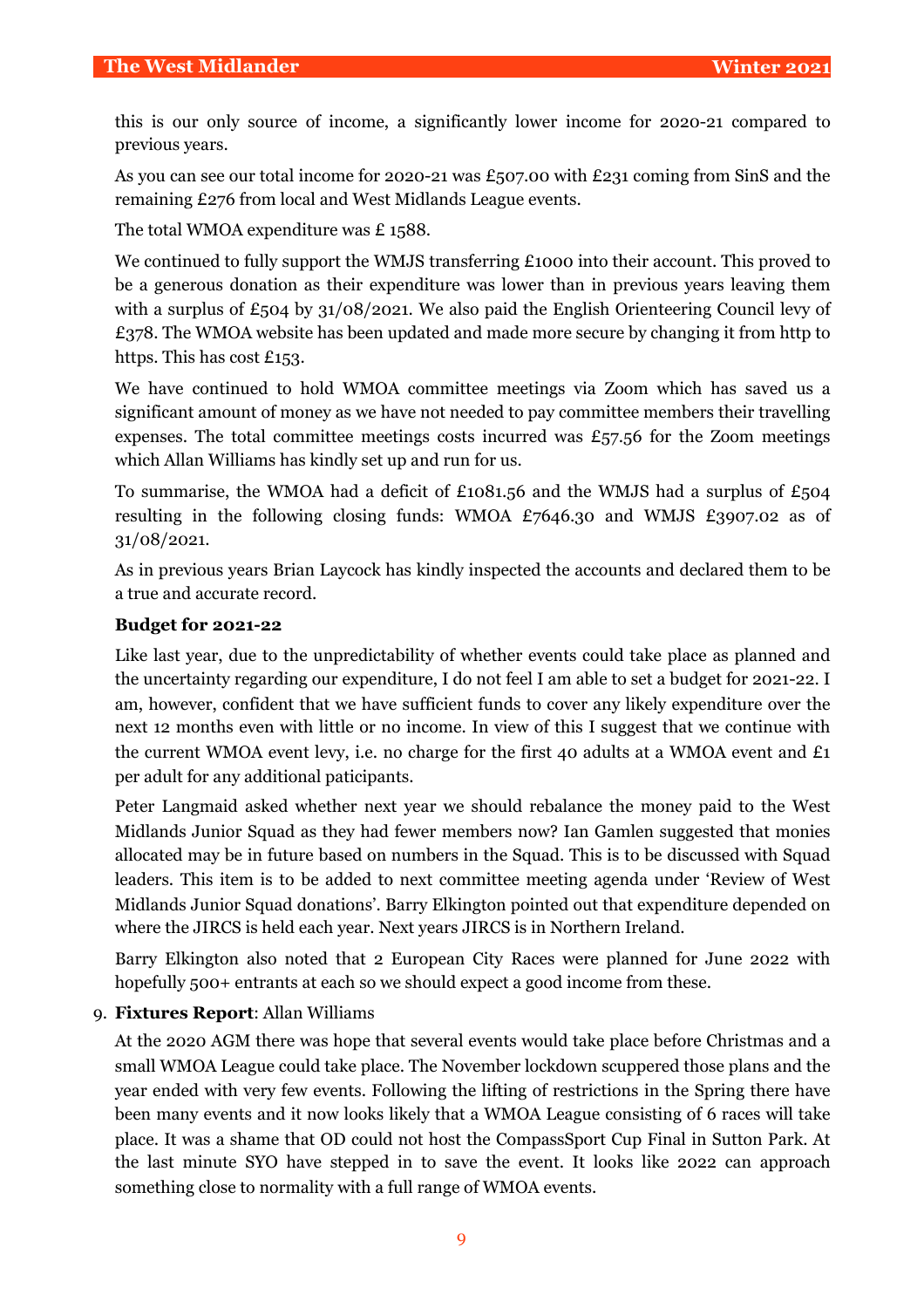After 13 years I am leaving this post. In recent years there have been some very positive changes in my lifestyle and, for the time being, I've left orienteering behind. My partner Charlotte and I formed a civil partnership last month and are enjoying our new home in South Derbyshire. Walking and the occasional Parkrun keeps us active.

Richard Lewis thanked Allan on behalf of the WMOA for all the roles that he had fulfilled in his time orienteering in the West Midlands both as a competitor and an official.

# 10. **Other Reports:**

# **WMJS Report 2020-21**:

Post lockdown the West Midlands Junior Squad training began again in September 2020 with a session for three squad members at Elmdon Park. There were originally four but sadly one had to quarantine due to a Covid-19 case in his school year group. Another training session was held at Hartshill Hayes and both sessions were made Covid-19 secure by following British Orienteering coaching guidelines.

The 2020 Junior Inter-Regional Championships did not take place.

In 2021 a training session was held at Itchington Holt, which went very well, followed by one at Pitcher Oak Wood in June. Many thanks to OD & HOC for allowing us to train on these areas.

We have held monthly physical training sessions along with monthly technical training sessions by Zoom throughout the year. At Christmas we held a Zoom Christmas Quiz finale for all current members and their families.

In view of the lack of opportunities for children to orienteer this year, we offered the opportunity for any 12 year old and above who had completed an Orange course to start training with the squad. This resulted in the inclusion of ten new younger Juniors into the squad which has been successful. We welcomed Harriet & Grace from WRE, Kieran & Robin from HOC, Jonah & Olivia from WCH and Henry, Rupert, Max & Adam from OD. In 2021 Craig from HOC also joined us. We have, therefore, bought some more 'O' tops which are available at £25 each to squad members.

Over the year we have worked with JROS (Junior Regional Orienteering Squads) to develop a replacement for the British Orienteering Talent Programme. It is intended to introduce Talent North & Talent South Squads to replace the current programme. West Midlands are in the Talent South Squad at present.

The JROS Summer tours took place in 2021. Sadly, we were very disappointed not to be able to nominate anyone for these but, hopefully, with such a young squad this will change next year. Richard Lewis thanked Mel, Kirsten and Harriet for all their work with the squad.

# **West Midlander:** Rod Postlethwaite

Rod is happy to continue as Editor and, as always, is happy to receive material for the next edition.

# 11. **Election of Officers:**

There were no nominations for the role of Chairman so it was suggested to Richard Lewis that he could be co-opted into this role, which he agreed to. (He could not be elected to the role as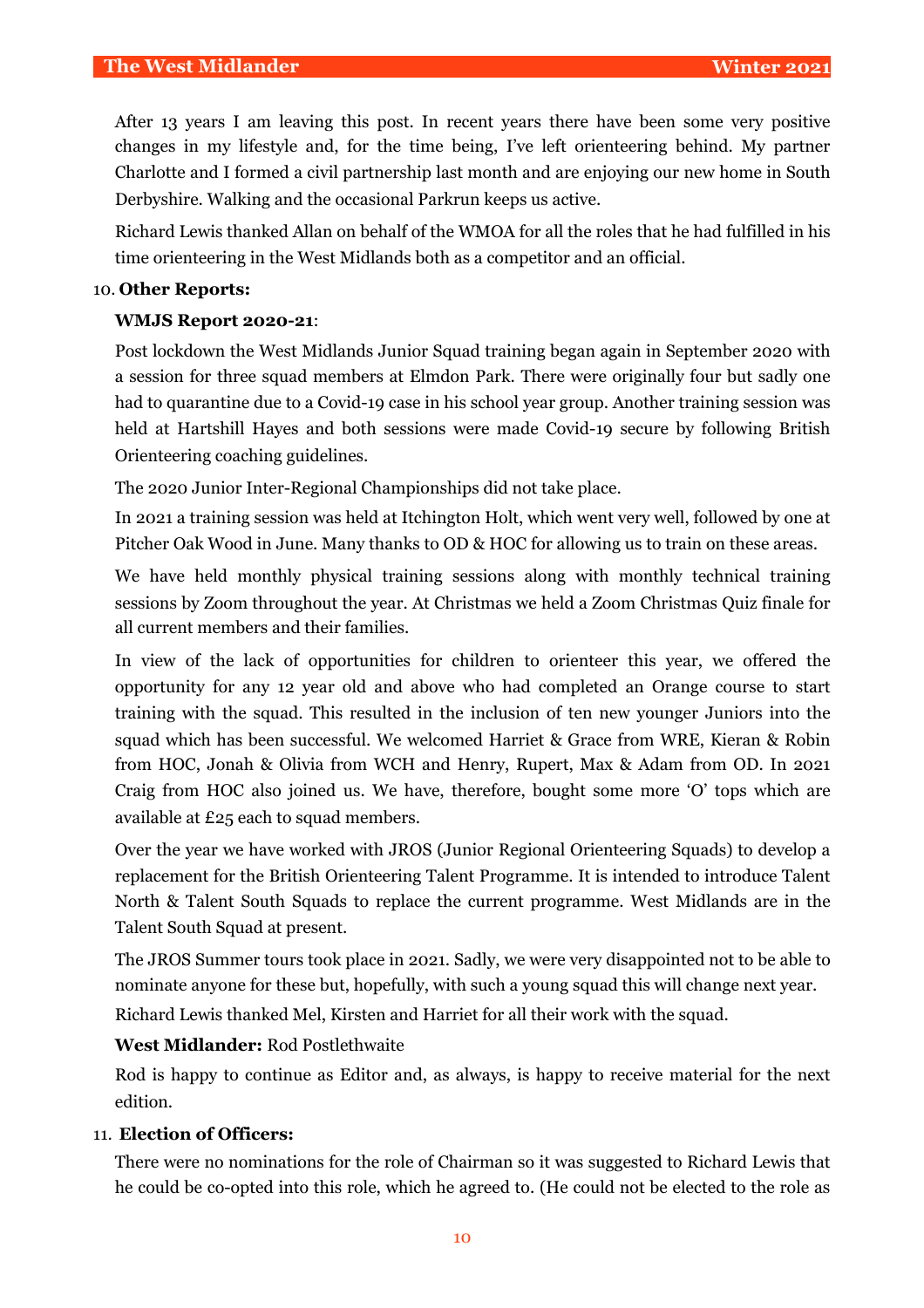he had already fulfilled his 3 years as Chairman as per the WMOA Constitution). A vote was held to co-opt him which was passed unanimously.

| <b>Position</b>   | <b>Nomination</b>                          | <b>Proposed</b> | <b>Seconded</b> |
|-------------------|--------------------------------------------|-----------------|-----------------|
| Chairman          | <b>Richard Lewis</b>                       | <b>B.Morgan</b> | R. Vickers      |
| Vice Chairman     | <b>Ray Collins</b>                         | A. Williams     | R. Rogers       |
| Secretary         | Carol Dredge                               | K. Strain       | H.Morgan        |
| Treasurer         | Ian Gamlen                                 | C. Dredge       | K. Strain       |
| <b>Fixtures</b>   | * There were no nominations for this post. |                 |                 |
| Newsletter Editor | Rod Postlethwaite                          | A. White        | I. Gamlen       |

Marian White and Richard Rogers were happy to continue as Webmasters.

Mel Elkington, Kirsten Strain and Harriet Lawson were happy to continue running the WMJS.

\* Allan Williams to put together a brief job description of Fixtures Secretary role to go out with AGM minutes in the next West Midlander and also to be put on WMOA Website.

*(Rick Roberts (HOC) volunteered for the post following the AGM - Ed.).* 

# 12. **Any Other Business:**

Richard Lewis has received a request from Andy Yeates regarding JK 2024. EMOA are struggling to find areas of their own and clubs to organise days so they have suggested that EMOA organise the Sprint and Relay days and WMOA organise the Middle and Long Distance days at Beaudesert. Only LEI and DVO have the resources to put on a day. JK 2024 would then be a combined EMOA/ WMOA event.

JK 2028 is scheduled to be held by the WMOA but Andy Yeates would ask Mike Cope to defer this to a later date if the joint event went ahead.

Jonathan Howell commented (as Beaudesert is a WCH area) that it would be up to the new WCH committee to consider the proposal. Concern was expressed that it would embargo the area again for two years. WCH are not a big club and may struggle to put this on. It was suggested that if this went ahead all clubs in the region would have to help.

Richard Lewis to reply to Andy Yeates stating that the new WCH committee would need to discuss this and also to point out that SYO are nearer to the current planned area for theRelays.

Barry Elkington pointed out that the current 2 year embargo might put clubs off holding Major events. Could this be reduced to one year?

Robert Vickers endorsed the thanks given to Allan Williams for all the time and effort he has put into the WMOA over the years and wished him well in the future.

A National Fixtures Meeting is to be held virtually on Saturday 16 October. In the absence of a Fixtures Secretary Ian Gamlen agreed to represent the WMOA at the meeting.

13. **Next WMOA AGM:** 10 October 2022. Venue to be confirmed.

**Next WMOA Committee Meeting:** Monday 13 December 2020 via Zoom.

The Chairman thanked everyone for attending and closed the meeting at 8.30.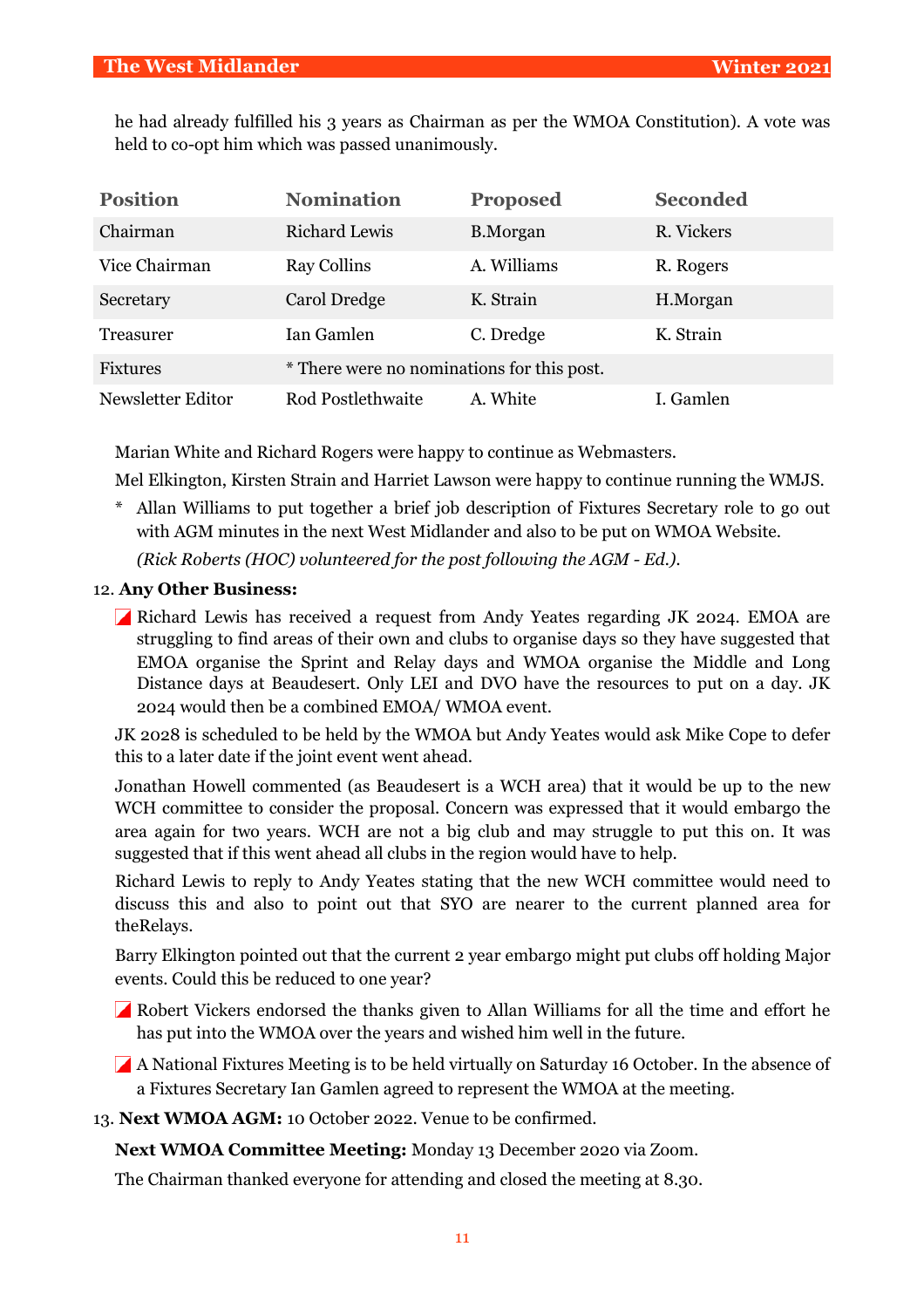# **2021 An Event Full Year Mike Callow M80 (WRE)**

One good thing about our sport is the way, as you get older, you get a 'Birthday' every five years.

Other good things are the puzzles the Planners set us in a wide variety of terrain. There's the 'rush' we get when the control is where we thought it was. Then there's the 'flip' side - "It's not here!", "It must be somewhere else." "I must be somewhere else", "Where am I?"

2021 was my 'Birthday' year and so I was determined to try hard in my new M80 class.

Along with other WRE runners I was rewarded with a Midland Championship win at Stapeley and Rorrington, a reduced Springtime in Shropshire event, which we co - organise with HOC. Home ground advantage? Not really. We don't go there very often and haven't used it for any training.

Two days in The Lakes beckoned next. Good weather was welcome. My course on Summer House Knott had some useful paths with 14 controls placed as far away from them as was feasible in only 2.5km. My plan was to be very, very careful. Slightly adrift on 3 of them, my result slip showing: You are 1st…..out of 1, had me thinking it wouldn't last, but others drifted too and I was thrilled to win this British Middle Distance Orienteering Championships.

'Pride comes……' etc. High Dam had few paths and was very complex. Going from 1 via a crossing point I found the next flag but it had the wrong number. After some thrashing around I realised I'd gone to 6 instead of 2. A later control was technical difficulty 8!? But as I stood around I got a really helpful *TIP 1* from a lady runner: "Don't just stand there! Run. Somewhere." I ran and eventually found that everyone else had had difficulties, taking longer than me. "Sorry, Mike this is the Northern Championships so you can't have our trophy," said the Organisers. Quite right too.

Chinley Churn was 3.8km with 16 controls, open and runnable. I ran hard (see Fitness later) and was 4th overall and 1st M80. "Sorry Mike, this is the East Midland Championships…..etc."

Scotland. On? Off? Maybe? Okay WRE, you have Days 1,2 and 5. With so far to travel I'd entered M75 Long, wanting more for my money. What a comedown. Lost twice on Ardchattan and way down in the results. Day 2 was Inverlochy, mostly around the outskirts of the fine Golf Course. No mistakes, but way down again. "How do they run so fast and navigate?" I wondered.

Nobody ran fast on Day 5, Creag Dhubh, legendary, technical wilderness!….and raining. Part of my 'walk' was - "Okay, Mike, you've found number 6 the 0.5m boulder in the wood. Number 7 is another boulder 600m away; no attack or re-location points." After 30 minutes I gave up and finished 8 and 9, feeling pretty downcast. Later results showed that 20+ people had retired on my course alone. I mailed the organiser to thank him for putting on the event under difficult circumstances and felt a little better when he replied, "Well you finished all three days. I only finished one and I live here." Highlight of the week was a 'Rest (!) Day' ascent of Ben Nevis with Duncan and Christopher Bayliss of WRE. Good company in spite of no views with rain and mist.

On then to Wales with two Championship days. Managed to be first M80 for both Middle and Long, ready by now for "Sorry, Mike," this variation being "You're not Welsh." Quite right too. One puzzle was control 2 on Day 1. After finishing I asked others what the symbol meant and was told, "It's a sheepfold." Good to know I thought when the longest leg on Day 2 had the same symbol exactly half way along the bearing. No sheepfold. Where am I? Used *TIP 1* and relocated quickly from an obvious feature. Later I checked the symbol, a circle with a black dot in. 'Cairn or Boundary Stone.'! So, *TIP 2:* check the latest version of the IOF symbols! The possible huge differences between these two 'stones' is taken care of by the size box in the control descriptions,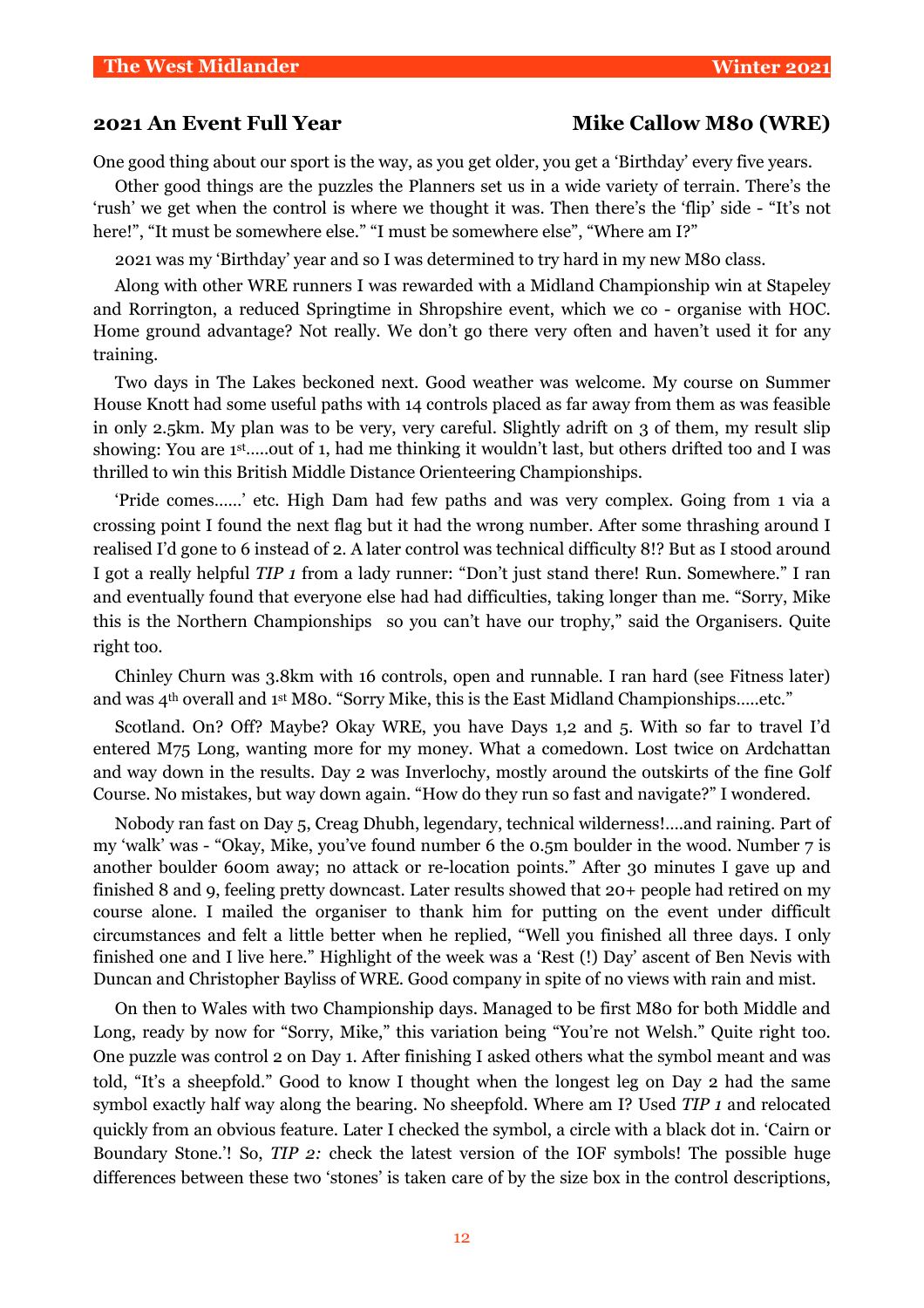so *TIP 3:* the extra boxes have useful information about size and location, i.e. the flag may be hiding on the other side of the knoll!

Braunton Burrows British Long Distance Championships. Sand dunes are tricky, e.g. Newborough Warren. At Download. "You've got the fastest time"….but "There's another one missed out number 6" was called across the tent. So I had. Later, showing the map to two very experienced orienteers, I asked which route they would pick after 5. Both chose the route to 7 as I had done. Ah well.

With this in mind I got a year 2000 map of the Burrows from Pete Jones' (WRE) extensive archive to worry over, plus an e-mail from the organisers with an A4 page of details about the mapping and what to expect. Tricky or what?!

The weather was fine on the Friday when I arrived, so I cycled to Saunton along the Tarka Trail, then back along the beach, firm going for 4 km then so soft I had to walk.

Saturday, an Organiser's nightmare. Heavy rain had made the lovely big field where they'd set up Download, etc. on Friday unusable for car parking. Tim, of Podium Catering, was stuck until a 4x4 towed him into position. Alternative parking on a hard surface was good for my camper van,. not sure how the cars fared though. A really good idea was a mini map of a practice area with 6 controls. I spent 30 minutes checking my pace counting against the 1:7500 distances I'd taped onto my compass = *TIP 4*, then the accuracy of my compass against a distant flagpole = *TIP 5*. The rain was really heavy with cagoules compulsory so it was hood up for me, hopefully keeping my brain warm. 3.7km and 11 controls. I overshot 2 because I was expecting to find a concrete bunker on the way. The A4 info sheet had a photo of one warning that you might not see it. I'd run over its grassy top set into a knoll! Luckily pace counting pulled me up. I felt I'd had a good run, with no costly mistakes, but without internet access I had to wait until Sunday. On the car park I saw Ifor Powell, a member of WRE long ago then a serious Elite runner on Mountain Marathons, now getting top spots on Mountain Bike Orienteering events. I asked him if he'd remembered to put his wristwatch on the other wrist from his thumb compass. In Wales I'd got him to check this and his watch had given the needle a big swing! So that's *TIP 6.* Some watches can affect compasses. "Congrats, Champ," he said, "You won by almost 15 minutes". Wow, what a thrill! Day 2, 2.3km, 11 controls. I was rubbish. And a fierce gust of wind blew my umbrella inside out on the campsite!

**Fitness:** I'm not sure I should be writing this as I've recently joined the SSII club - the 'Stupid Self Inflicted Injuries Club'. In my case lifting a heavy bag of compost thinking "I'll just use my right arm as I injured my left shoulder a few years ago". Ouch! Pulled back muscles. Duh! From Champ to Chump in the blink of an eye, or as one friend put it, 'Hero to Zero.'

I belong to two cycling groups, plus chasing Sandra on her electric bike, so manage around 2,000 miles a year.

Each year I try to 'swim the Channel'. That's 50 lengths at a time, once a week at my local pool.

Visiting my son, Andrew, in New Jersey I had a go on his Peleton bike but didn't like the coach constantly urging me to put in more effort. He showed me the 'Scenic Rides' option which I thought was a great idea. Then for a special birthday, a Peleton arrived and I was soon riding round the world between November and April usually.

To keep the rest of our bodies in shape, both Sandra and I exercise with YouTube videos - 'The Girl with the Pilates Mat.' Gentle, all round workouts for 30 minutes a couple of times a week….. and free, so we donate to a charity of the presenter's choice. All this so far means doing quite a bit with my weight taken elsewhere - saddle, water, mat.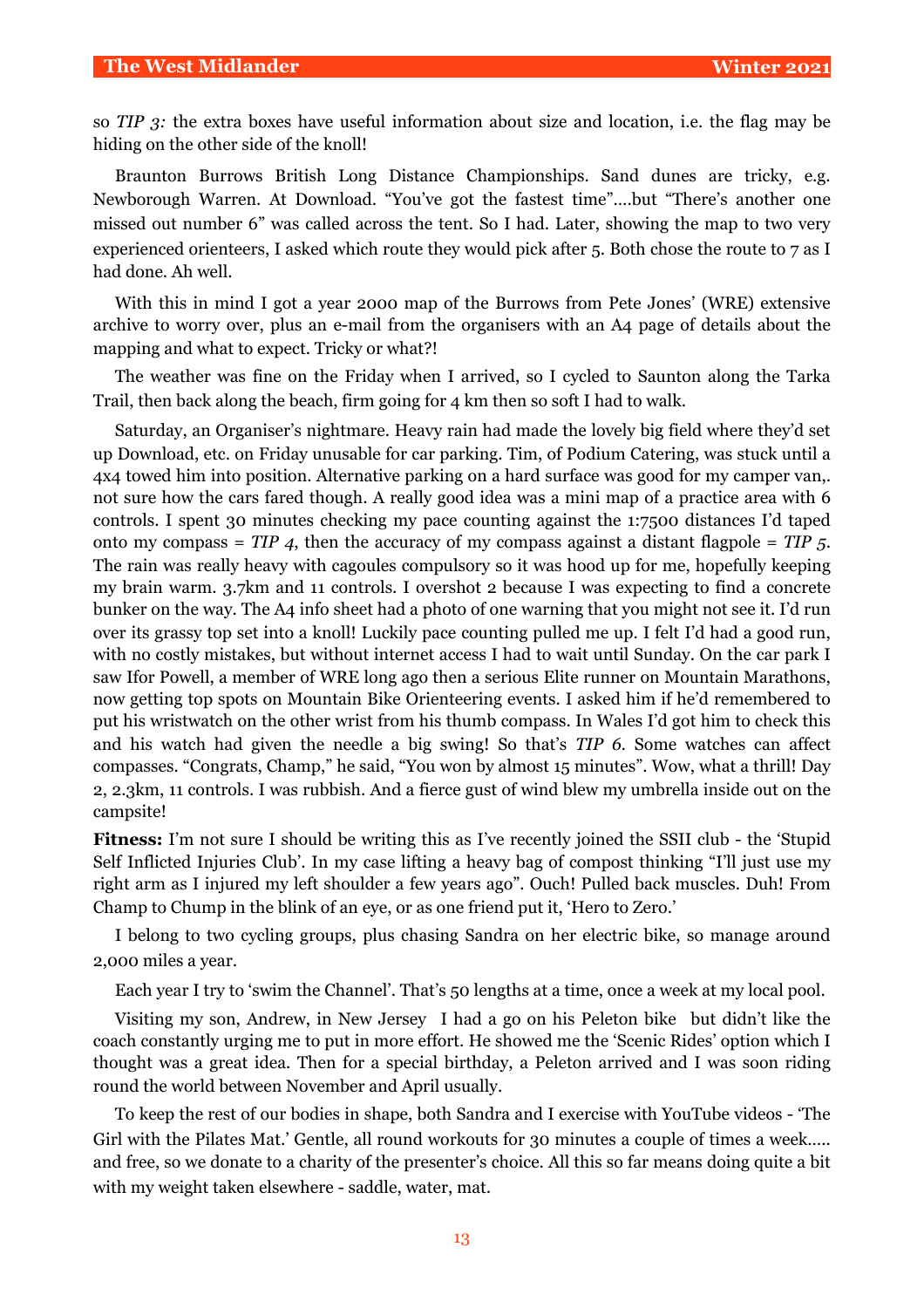#### **The West Midlander Winter 2021**

**Running:** I try to keep off hard surfaces as my hip twinges. I think uneven ground helps to strengthen those ankle muscles that can prevent a sudden twist. I'm lucky enough to live near the iconic complex Ercall, actually timing my runs - for the first time ever! This was helpful because I found that if I jogged uphill, I was taking very short steps and when it flattened out, 'muscle memory' kept my stride still short, hence slow. A mix of walking and running uphill gave a longer time to the summit, but long strides afterwards resulted in a faster overall time. Perhaps I shouldn't be giving away all this information?

Being a member of Wrekin Orienteers is great. Various members have encouraged me to tackle Long Distance Walkers Association events, fearsome Fell Races, and gruelling Mountain Marathons as well somehow tackling Polaris Two Day Mountain Bike Orienteering. Organising and planning events and acting as Controller for others is quite active too.

'Off my own bat' as it were, I've tackled Triathlons too. None of the current style of running around the houses and cycling in groups, but the 'real thing', swims in lakes and the sea (complete with jellyfish, Aberdovey), rides up steep Lake District Passes, and down! ("I don't want you racing fast down that there Honister Pass. Last year just three riders crashed. An it were dry. Today it may rain." - Organiser) It rained and Honister was after the run- up and down Scafell Pike! What's with all this 'blue carpet' and 'round the houses' stuff? I did it for the scenery!

Maybe this is why we orienteer

# **British Long Distance Championships 2021**

The British Long Distance Championships were held on 2 October on the intricate sand dunes of Braunton Burrows in North Devon. The area is used for military training and played a vital part in the training for the Normandy Beach landings of World War II.

| <b>WMOA British Long Distance Championship Winners</b> |            |  |                                |         |  |  |  |  |  |  |  |
|--------------------------------------------------------|------------|--|--------------------------------|---------|--|--|--|--|--|--|--|
| M <sub>50</sub> Alistair Landels                       | OD.        |  | W <sub>35</sub> Kirsten Strain | AROS/OD |  |  |  |  |  |  |  |
| <b>M80</b> Mike Callow                                 | <b>WRE</b> |  |                                |         |  |  |  |  |  |  |  |

# **British Night Championships 2021**

The British Night Championships were held on 27 November at Cleeve Hill in Gloucestershire on probably one of the coldest nights of the year.

| <b>WMOA British Night Championship Winners</b> |     |                              |            |  |  |  |  |  |  |  |
|------------------------------------------------|-----|------------------------------|------------|--|--|--|--|--|--|--|
| M <sub>20</sub> Alexander Mitchell             | HOC | W <sub>40</sub> Anne Straube | <b>OD</b>  |  |  |  |  |  |  |  |
| M21 Philip Vokes                               | OD. | W75 Sheila Carey             | <b>OD</b>  |  |  |  |  |  |  |  |
|                                                |     | W85 Alison Sloman            | <b>HOC</b> |  |  |  |  |  |  |  |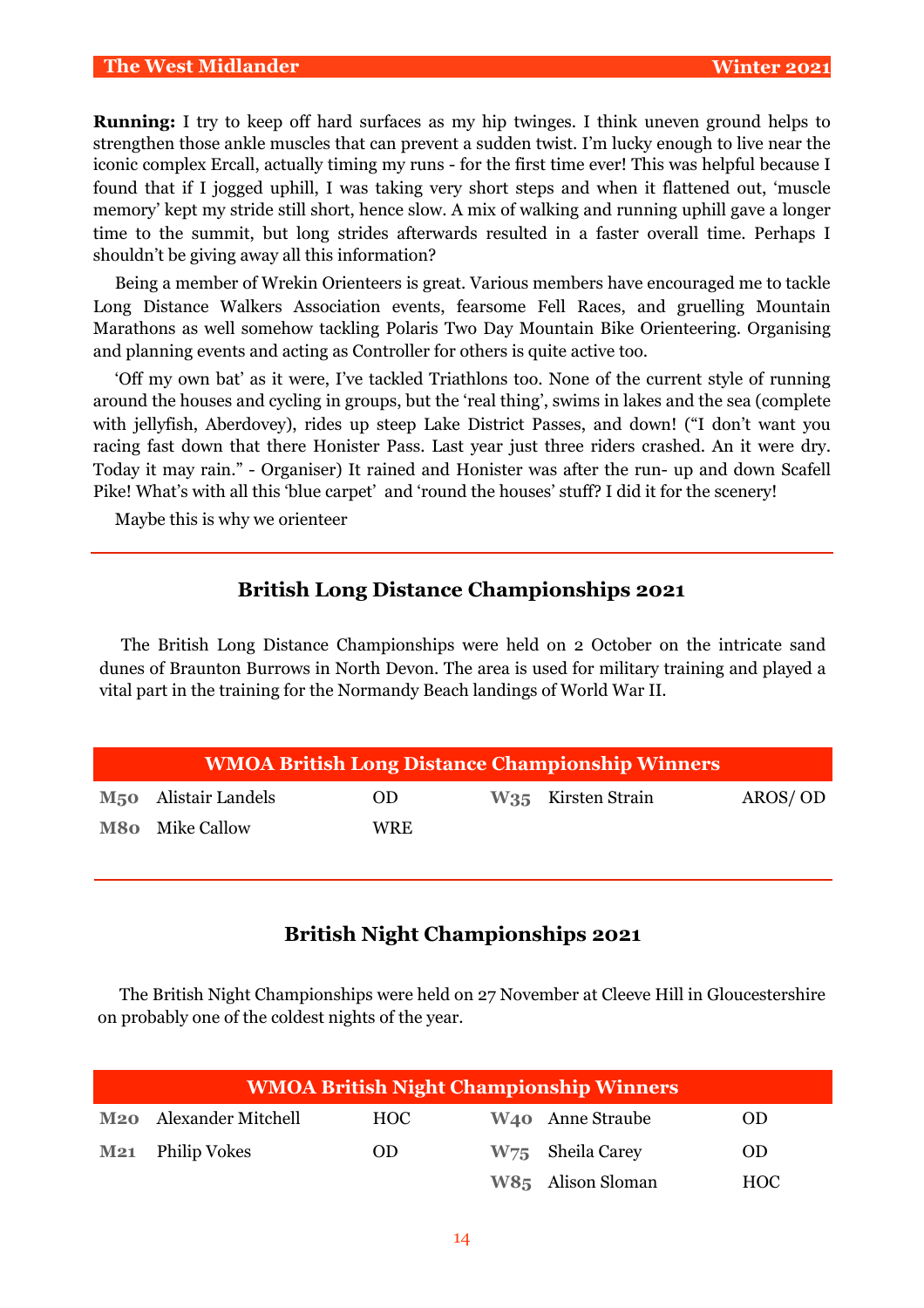# **West Midlands Championships 2021**

The West Midlands Championships were held by HOC on 14 November at Worcestershire Beacon in the Malvern Hills. Congratulations to all the winners.

**Winners**

| M10             | Not Awarded             |            | W10             | Not Awarded           |            |
|-----------------|-------------------------|------------|-----------------|-----------------------|------------|
| M12             | Jonah Hearn             | <b>WCH</b> | W <sub>12</sub> | <b>Grace Allinson</b> | <b>WRE</b> |
| M14             | Max Straube-Roth        | <b>OD</b>  | W <sub>14</sub> | Not Awarded           |            |
| M <sub>16</sub> | Not Awarded             |            | W <sub>16</sub> | Not Awarded           |            |
| M18             | Arthur Mitchell         | <b>HOC</b> | W <sub>18</sub> | Not Awarded           |            |
| M <sub>20</sub> | Not Awarded             |            | W <sub>20</sub> | Not Awarded           |            |
| M <sub>21</sub> | <b>James Thomas</b>     | COBOC      | W <sub>21</sub> | Eloise Lee            | <b>HOC</b> |
| M <sub>35</sub> | Thomas Lewis            | <b>WRE</b> | W <sub>35</sub> | Anne Straube          | <b>OD</b>  |
| M <sub>40</sub> | <b>Alistair Landels</b> | <b>OD</b>  | W <sub>40</sub> | Not Awarded           |            |
| M <sub>45</sub> | <b>Stuart Duckworth</b> | <b>WCH</b> | W <sub>45</sub> | Julia Allinson        | <b>WRE</b> |
| M <sub>50</sub> | <b>Chris McCartney</b>  | <b>OD</b>  | W <sub>50</sub> | Juliette Soulard      | <b>OD</b>  |
| M <sub>55</sub> | David Leadley           | <b>OD</b>  | W <sub>55</sub> | Carol Dredge          | <b>WCH</b> |
| <b>M60</b>      | <b>Adrian Pickles</b>   | <b>WRE</b> | W <sub>60</sub> | Rachel Alexander      | <b>OD</b>  |
| M65             | <b>Barry Elkington</b>  | <b>OD</b>  | W65             | <b>Judith Evans</b>   | <b>HOC</b> |
| M <sub>70</sub> | <b>Charlie Nelson</b>   | <b>HOC</b> | W70             | Karin Kirk            | <b>OD</b>  |
| M75             | <b>Peter Carey</b>      | <b>OD</b>  | W75             | Sheila Carey          | <b>OD</b>  |
| M80             | <b>Gary Langston</b>    | <b>WCH</b> | W80             | Not Awarded           |            |
| M85             | Not Awarded             |            | W85             | Alison Sloman         | <b>HOC</b> |
| M <sub>90</sub> | Not Awarded             |            | <b>W90</b>      | Not Awarded           |            |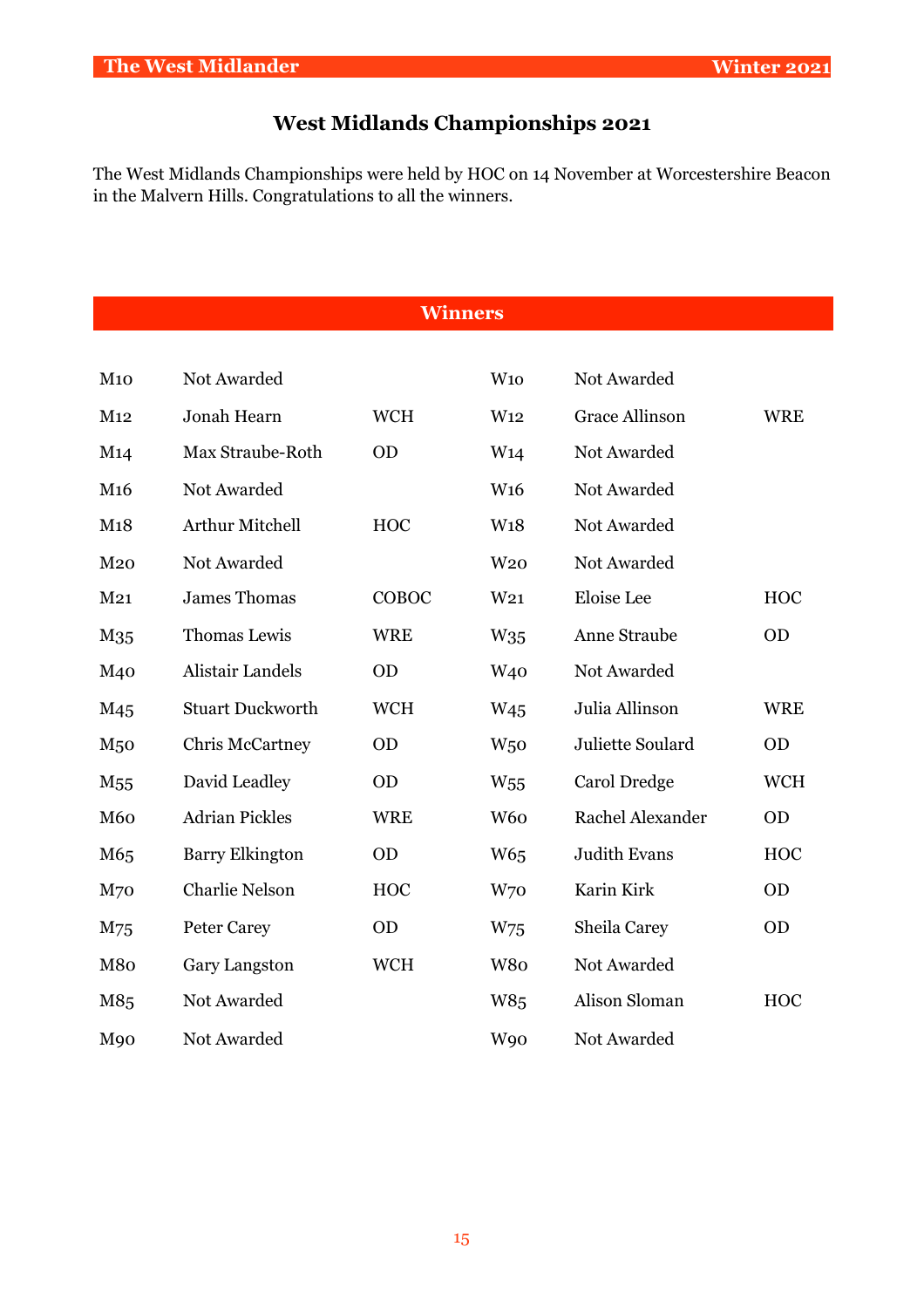| <b>CompassSport Cup/Trophy 2020 Final</b> |  |  |  |
|-------------------------------------------|--|--|--|
|-------------------------------------------|--|--|--|

| <b>Cup</b>  |      | <b>Trophy</b> |      |  |  |  |  |
|-------------|------|---------------|------|--|--|--|--|
| <b>SYO</b>  | 2397 | <b>SROC</b>   | 1261 |  |  |  |  |
| <b>FVO</b>  | 2368 | <b>EPOC</b>   | 1251 |  |  |  |  |
| <b>WCOC</b> | 2245 | <b>INT</b>    | 1240 |  |  |  |  |
| <b>OD</b>   | 2183 | <b>MOR</b>    | 1235 |  |  |  |  |
| AIRE        | 2179 | <b>HOC</b>    | 1181 |  |  |  |  |
| <b>SLOW</b> | 2100 | <b>WCH</b>    | 1172 |  |  |  |  |
| <b>DVO</b>  | 2049 | <b>NOC</b>    | 1158 |  |  |  |  |
| LEI         | 1549 | <b>POTOC</b>  | 1127 |  |  |  |  |
| <b>BOK</b>  | 1460 | <b>WRE</b>    | 1092 |  |  |  |  |
| <b>ESOC</b> | 825  | GO            | 1085 |  |  |  |  |
| GO          | 1199 | SOS           | 1071 |  |  |  |  |
|             |      | <b>SOC</b>    | 1067 |  |  |  |  |
|             |      | <b>WIM</b>    | 1033 |  |  |  |  |
|             |      | COBOC         | 319  |  |  |  |  |

The CompassSport Cup/Trophy 2020 has a very fragmented story. The Qualifying Heat due to be held at Postensplain was cancelled and couldn't be rescheduled therefore all the competing clubs were deemed to have qualified for the Final. The Covid-19 pandemic came along and the Final, due to be held at Sutton Park was duly postponed. Lockdowns ensued and potential Qualifying Heats for the 2021 version were cancelled. Orienteering slowly but surely started happening again and it was decided to hold the 2020 Final towards the end of 2021. The proposed Final at Sutton Park couldn't take place as permissions from the Council weren't forthcoming. WCH tried to get permission for it to be held on Cannock Chase but, unfortunately, that fell through too. At the last minute SYO stepped in and the Final was held at Tankersley Wood on 17 October.

OD finished a creditable 4th in the Cup but HOC were unable to retain the Trophy, finishing in 5th place.



*The Finish at Tankersley Wood Photo by Graham Pigott (POTOC)*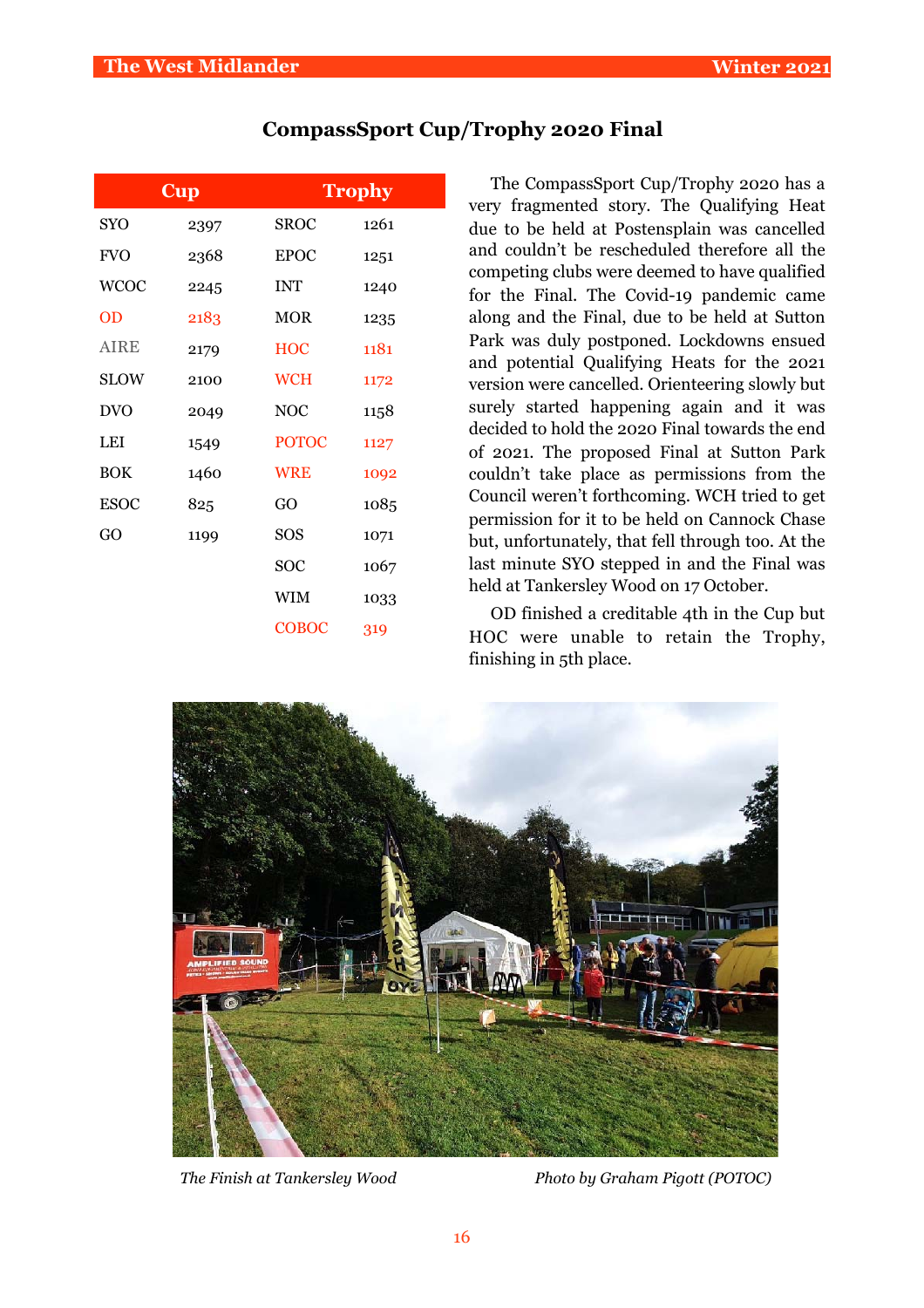| 2021 West Midlands League Events |  |
|----------------------------------|--|
|----------------------------------|--|

| Apr $25$       | Shoal Hill                | <b>WCH</b>      | Nov <sub>14</sub> | Worcestershire<br>Beacon | <b>HOC</b> |
|----------------|---------------------------|-----------------|-------------------|--------------------------|------------|
| May 30         | Stapeley & Rorrington HOC |                 | <b>Nov 21</b>     | Chetwynd Wood            | <b>WCH</b> |
| Sep 12         | Church Hill               | H <sub>OC</sub> | Dec <sub>5</sub>  | <b>Brandon Wood</b>      | <b>OD</b>  |
| $\vert$ Oct 24 | <b>Bathpool Park</b>      | <b>POTOC</b>    |                   |                          |            |

# **Individual Class Winners**

| M <sub>10</sub> | Jamie Atkins              | <b>HOC</b>   | 180 | W10             | Annie Lewis              | <b>WRE</b> | 240 |
|-----------------|---------------------------|--------------|-----|-----------------|--------------------------|------------|-----|
| M12             | Daniel Pigott             | <b>POTOC</b> | 380 | W <sub>12</sub> | Grace Allinson           | <b>WRE</b> | 395 |
| M14             | <b>Rupert Powell</b>      | <b>OD</b>    | 183 | W <sub>14</sub> | Olivia Stamp             | <b>WCH</b> | 80  |
| M <sub>16</sub> | Arthur Mitchell           | <b>HOC</b>   | 353 | W <sub>16</sub> |                          |            |     |
| M18             | Sebastian Mitchell        | <b>HOC</b>   | 180 | W <sub>18</sub> |                          |            |     |
| M <sub>20</sub> | <b>Alexander Mitchell</b> | <b>HOC</b>   | 100 | W <sub>20</sub> |                          |            |     |
|                 | Henry Webb                | <b>WCH</b>   | 100 |                 |                          |            |     |
| M <sub>21</sub> | James Thomas              | COBOC        | 400 | W <sub>21</sub> | Eloise Lee               | <b>HOC</b> | 266 |
| M <sub>35</sub> | Thomas Lewis              | <b>WRE</b>   | 335 | $W_{35}$        | Katie Lewis              | <b>WRE</b> | 300 |
| M <sub>40</sub> | Graham Pigott             | <b>POTOC</b> | 327 | W <sub>40</sub> | Claire Stamp             | <b>WCH</b> | 180 |
| M <sub>45</sub> | <b>Martin Pigott</b>      | <b>POTOC</b> | 381 | W <sub>45</sub> | Anne Straube             | OD         | 366 |
| M <sub>50</sub> | <b>Chris McCartney</b>    | <b>OD</b>    | 388 | W <sub>50</sub> | Sarah Bayliss            | <b>WRE</b> | 353 |
| M <sub>55</sub> | Alex Morgan               | HOC          | 392 | $W_{55}$        | Liz Phillips             | <b>OD</b>  | 400 |
| M <sub>6</sub>  | <b>Adrian Pickles</b>     | <b>WRE</b>   | 400 | W <sub>60</sub> | <b>Christine Collins</b> | <b>WCH</b> | 266 |
| M65             | Ray Collins               | <b>WCH</b>   | 370 | W <sub>65</sub> | Carol Dredge             | <b>WCH</b> | 397 |
| M <sub>70</sub> | Geoff Trewin              | <b>HOC</b>   | 364 | W <sub>70</sub> | Karin Kirk               | <b>OD</b>  | 354 |
| M75             | Peter Carey               | <b>OD</b>    | 400 | W <sub>75</sub> | Sheila Carey             | OD         | 400 |
| M80             | <b>Trevor Simpson</b>     | <b>OD</b>    | 400 | W <sub>80</sub> | <b>Hilary Simpson</b>    | <b>OD</b>  | 400 |
| M85             | Colin Roscoe              | <b>WRE</b>   | 80  | W85             | Alison Sloman            | <b>HOC</b> | 400 |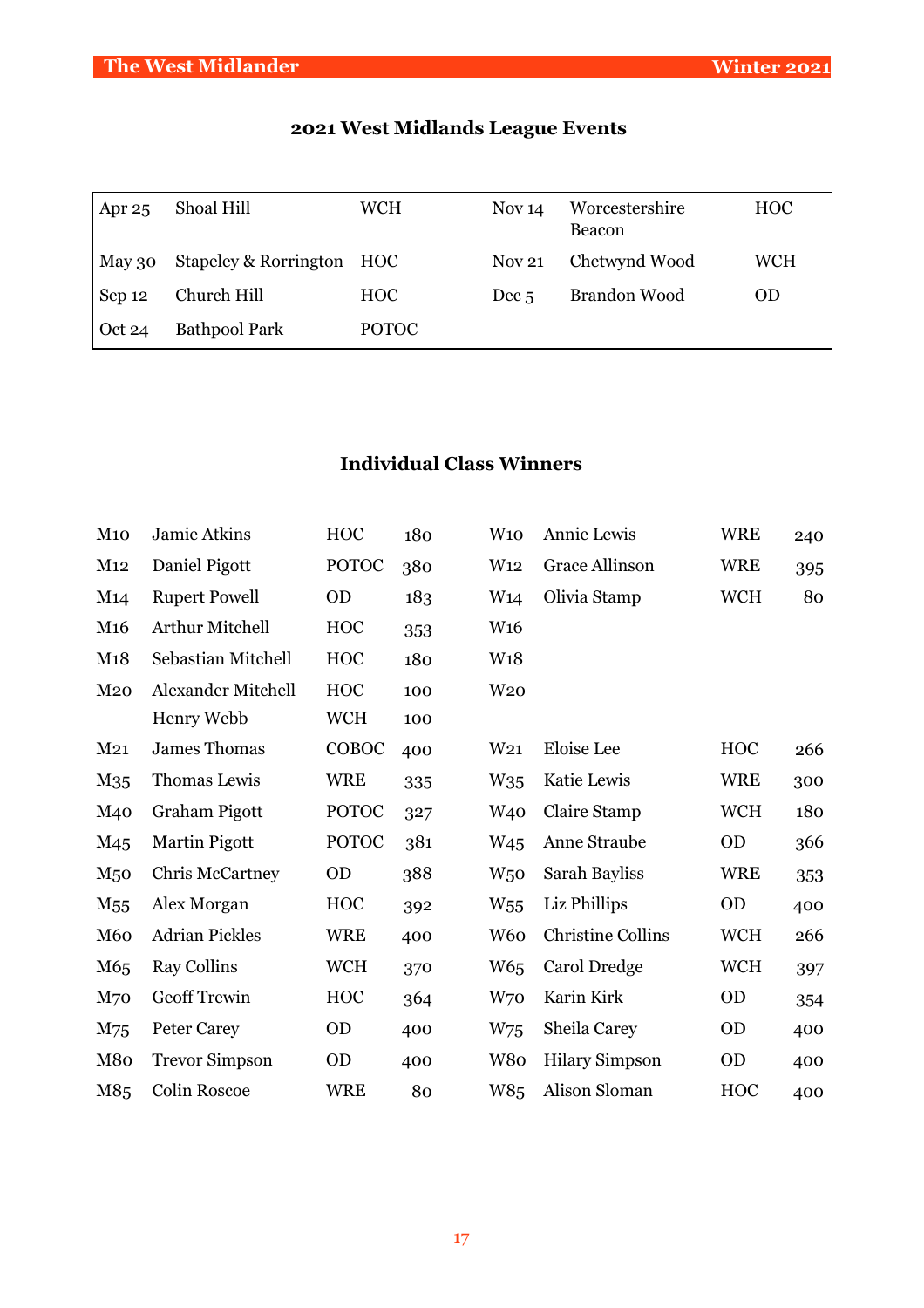# **The West Midlands League 2021 Final Positions**

| 1. OD 5252 |                        |                 |     | 2. WRE 4722               |                       |                 |     | 3. HOC 4712 |                        |                 |     |
|------------|------------------------|-----------------|-----|---------------------------|-----------------------|-----------------|-----|-------------|------------------------|-----------------|-----|
| A          | Max Straube-Roth       | M12             | 376 | A                         | <b>Grace Allinson</b> | W <sub>12</sub> | 395 | A           | <b>Arthur Mitchell</b> | M <sub>16</sub> | 353 |
| A          | <b>Rupert Powell</b>   | M <sub>14</sub> | 270 | A                         | Harriet Allinson      | W <sub>12</sub> | 368 | A           | Robin Lambe            | M <sub>16</sub> | 236 |
| B          | Mykyta Chubynsky       | M <sub>45</sub> | 356 | B                         | Thomas Lewis          | M <sub>35</sub> | 335 | B           | <b>Robert Rose</b>     | M40             | 208 |
| B          | <b>Alistair Powell</b> | M40             | 188 | $\, {\bf B}$              | Kristof Nowicki       | M40             | 100 | B           | David Aldridge         | M40             | 166 |
| C          | Chris McCartney        | M <sub>50</sub> | 388 | $\mathbf C$               | Jeb Lewis             | M50             | 336 | $\mathbf C$ | Alex Morgan            | M <sub>55</sub> | 392 |
| C          | David Leadley          | M <sub>55</sub> | 362 | $\mathbf C$               | <b>Tony Callow</b>    | M <sub>55</sub> | 257 | $\mathbf C$ | David Smith            | M <sub>55</sub> | 303 |
| D          | Liz Phillips           | $W_{55}$        | 400 | $\mathbf D$               | Sarah Bayliss         | W <sub>50</sub> | 353 | D           | Karen Thompson         | W <sub>50</sub> | 343 |
| D          | Anne Staube            | W <sub>45</sub> | 366 | $\mathbf D$               | Julia Allinson        | W <sub>45</sub> | 340 | D           | Phil Dolphin           | M <sub>45</sub> | 274 |
| Е          | Peter Carey            | M75             | 400 | $\bf E$                   | <b>Adrian Pickles</b> | M60             | 400 | E           | Alison Sloman          | W85             | 400 |
| E          | <b>Trevor Simpson</b>  | M80             | 400 | E                         | John Broadhead        | M65             | 340 | $\mathbf E$ | Geoff Trewin           | M <sub>70</sub> | 364 |
| F          | Sheila Carey           | W75             | 400 | $\boldsymbol{\mathrm{F}}$ | Richard Lewis         | M70             | 322 | $\rm F$     | <b>Barry Houghton</b>  | M <sub>70</sub> | 345 |
| F          | Hilary Simpson         | W80             | 400 | F                         | Rod Postlethwaite     | M65             | 308 | F           | <b>Russ Fauset</b>     | M <sub>70</sub> | 343 |
| F          | Karin Kirk             | W70             | 354 | $\boldsymbol{\mathrm{F}}$ | Katie Lewis           | $W_{35}$        | 300 | F           | Barry McGowan          | M <sub>70</sub> | 336 |
| F          | Stan Alexander         | M65             | 340 | $\boldsymbol{\mathrm{F}}$ | Phil Bibby            | M65             | 285 | F           | <b>Robert Vickers</b>  | M75             | 326 |
| F          | John Middler           | M65             | 339 | F                         | Diane Jacks           | W <sub>50</sub> | 283 | F           | Geoff Sara             | M80             | 323 |
|            |                        |                 |     |                           |                       |                 |     |             |                        |                 |     |

| 4. POTOC 3940             |                        |                 |     |             | 5. WCH 3866             |                 |     |             | 6. COBOC 1319 |                 |     |  |  |
|---------------------------|------------------------|-----------------|-----|-------------|-------------------------|-----------------|-----|-------------|---------------|-----------------|-----|--|--|
| A                         | Daniel Pigott          | M12             | 380 | A           | Jonah Hearn             | M12             | 282 | B           | James Thomas  | M <sub>21</sub> | 400 |  |  |
| A                         | Eden Pigott            | W <sub>12</sub> | 380 | A           | Rory Hind               | M <sub>14</sub> | 160 | $\mathbf C$ | Ian Gamlen    | M <sub>55</sub> | 353 |  |  |
| B                         | <b>Martin Pigott</b>   | M <sub>45</sub> | 381 | B           | <b>Stuart Duckworth</b> | M45             | 334 | E           | Lap On Leung  | M <sub>55</sub> | 221 |  |  |
| B                         | Graham Pigott          | M40             | 327 | B           | Simon Webb              | M45             | 226 | E           | Mick Sadler   | M <sub>70</sub> | 225 |  |  |
| $\mathbf C$               | Jim Cooke              | M <sub>55</sub> | 235 | $\mathbf C$ | Andy Hind               | M <sub>50</sub> | 190 | $\rm F$     | David Arnot   | M <sub>70</sub> | 120 |  |  |
| C                         | Jonathan Whilock       | M <sub>55</sub> | 111 | $\mathbf C$ | <b>Matthew Mardling</b> | M <sub>50</sub> | 167 |             |               |                 |     |  |  |
| D                         | Ianka Evans            | W <sub>50</sub> | 286 | D           | Claire Stamp            | W <sub>40</sub> | 180 |             |               |                 |     |  |  |
| D                         | <b>Elizabeth Bales</b> | $W_{55}$        | 78  | ${\bf D}$   | Tamla Short             | W <sub>21</sub> | 172 |             |               |                 |     |  |  |
| E                         | Dora Deaville          | W <sub>65</sub> | 305 | $\mathbf E$ | Carol Dredge            | W <sub>65</sub> | 397 |             |               |                 |     |  |  |
| Ε                         | Marian Denham          | W75             | 285 | E           | <b>Ray Collins</b>      | M65             | 370 |             |               |                 |     |  |  |
| $\mathbf F$               | Robert Holdway         | M35             | 300 | $\mathbf F$ | Gary Langston           | M80             | 352 |             |               |                 |     |  |  |
| $\boldsymbol{\mathrm{F}}$ | David Dunn             | M40             | 292 | $\mathbf F$ | <b>Andrew Yeates</b>    | M60             | 272 |             |               |                 |     |  |  |
| F                         | Jean Rostron           | W <sub>75</sub> | 232 | $\mathbf F$ | Christine Collins       | W <sub>60</sub> | 266 |             |               |                 |     |  |  |
| F                         | <b>Andrew Rowe</b>     | M <sub>45</sub> | 183 | $\mathbf F$ | Mary Adams              | W <sub>60</sub> | 261 |             |               |                 |     |  |  |
| F                         | Sam Naylor             | M <sub>21</sub> | 165 | F           | Jonathan Howell         | M65             | 237 |             |               |                 |     |  |  |

| B. | James Thomas | M21  | 400 |
|----|--------------|------|-----|
| C. | Ian Gamlen   | M55. | 353 |
| E  | Lap On Leung | M55  | 221 |
| E. | Mick Sadler  | M70  | 225 |
|    | David Arnot  | M70  | 120 |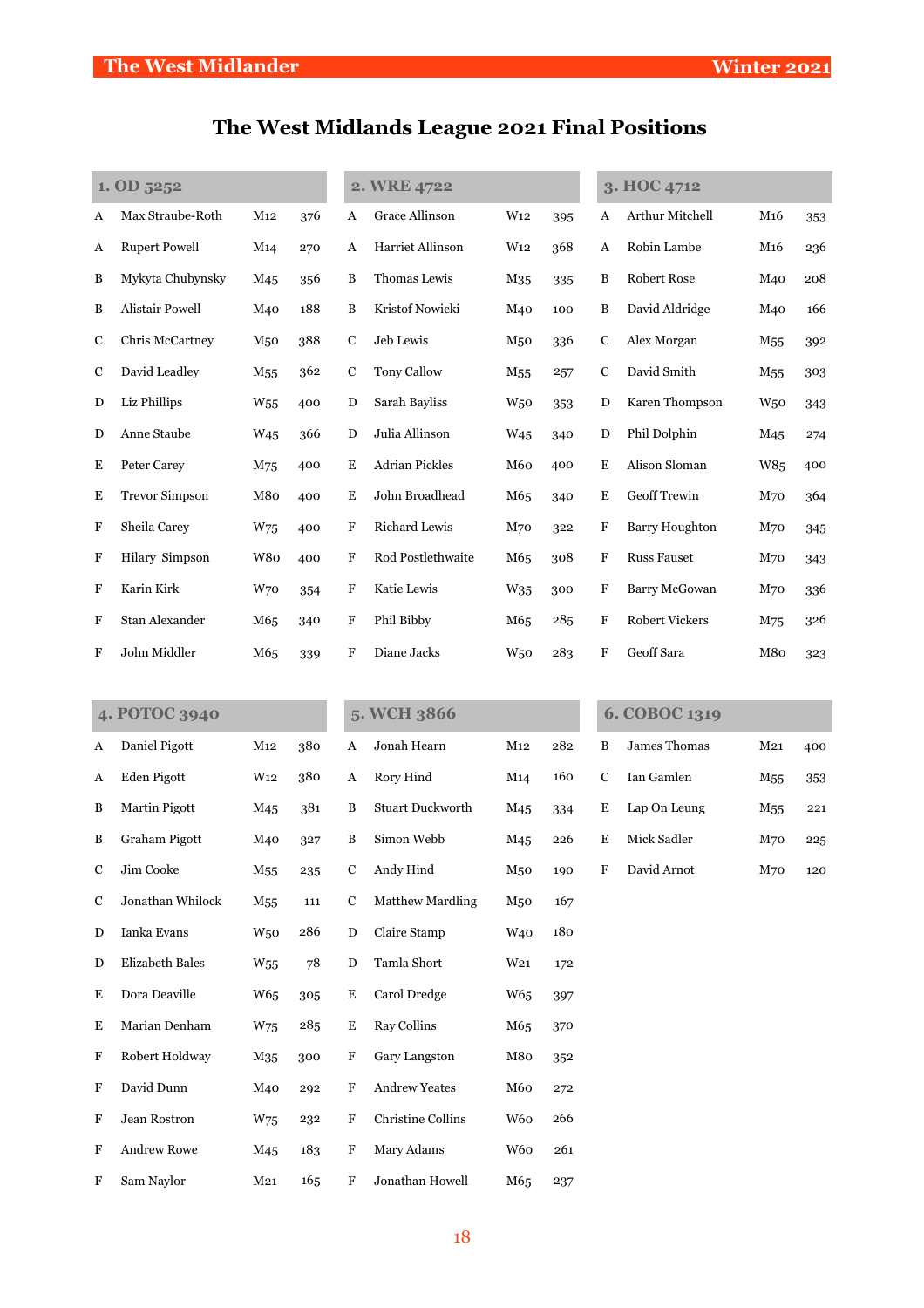# **WMOA Fixtures**

# **December 2021 to July 2022**

Please note all Fixtures are correct at the time of publishing. Please check club websites for further details.

#### **2021**

#### **December**

| 27             | <b>OD</b><br>Local       | <b>OD Christmas Event</b><br><b>Rough Close Scout Camp</b>                                 | Coventry                  | SP264780 |
|----------------|--------------------------|--------------------------------------------------------------------------------------------|---------------------------|----------|
| 2022           |                          |                                                                                            |                           |          |
| <b>January</b> |                          |                                                                                            |                           |          |
| $\mathbf{1}$   | <b>POTOC</b><br>Regional | <b>Laurie Bradley New Year's Day</b><br><b>Score</b><br><b>Park Hall Country Park</b>      | Longton<br>Stoke-on-Trent | SJ930446 |
| 13             | <b>HOC</b><br>Local      | <b>HOC Winter Evening Event</b><br><b>Walton Hill</b>                                      | Halesowen                 |          |
| 16             | <b>HOC</b><br>Regional   | <b>HOC West Midlands League 1</b><br><b>Dudmaston</b>                                      | <b>Bridgnorth</b>         | SO747891 |
| 22             | COBOC<br>Local           | <b>Beginners, Schools and Families</b><br><b>Event</b><br><b>Pype Hayes Park</b>           | Sutton<br>Coldfield       |          |
| 29             | <b>OD</b><br>Local       | <b>OD Night Event</b><br><b>Burton Dassett Country Park</b>                                | Southam                   | SP396519 |
| 29             | <b>HOC</b><br>Local      | <b>HOC Local Event</b><br><b>Worcestershire Beacon</b>                                     | Malvern                   | SO765451 |
| 29             | <b>WRE</b><br>Local      | <b>WRE Introductory Event</b><br><b>Telford Town Park</b>                                  | Telford                   | SJ697082 |
| February       |                          |                                                                                            |                           |          |
| 6              | <b>WCH</b><br>Regional   | <b>WCH West Midlands League 2</b><br><b>Beaudesert</b>                                     | Hednesford                |          |
| 13             | HOC<br>National          | <b>HOC CompassSport Cup/ Trophy</b><br>Postensplain                                        | <b>Bewdley</b>            |          |
| 19             | <b>OD</b><br>Local       | <b>OD Saturday Event</b><br><b>Everdon Stubbs</b>                                          | Daventry                  | SP606562 |
| 19             | <b>POTOC</b><br>Local    | <b>POTOC Local Event</b><br><b>Downs Banks (tbc)</b>                                       | Stone                     | SJ900365 |
| 26             | COBOC<br>Local           | <b>Beginners, Schools and Families</b><br><b>Event</b><br><b>Perry Hall Playing Fields</b> | Birmingham                |          |